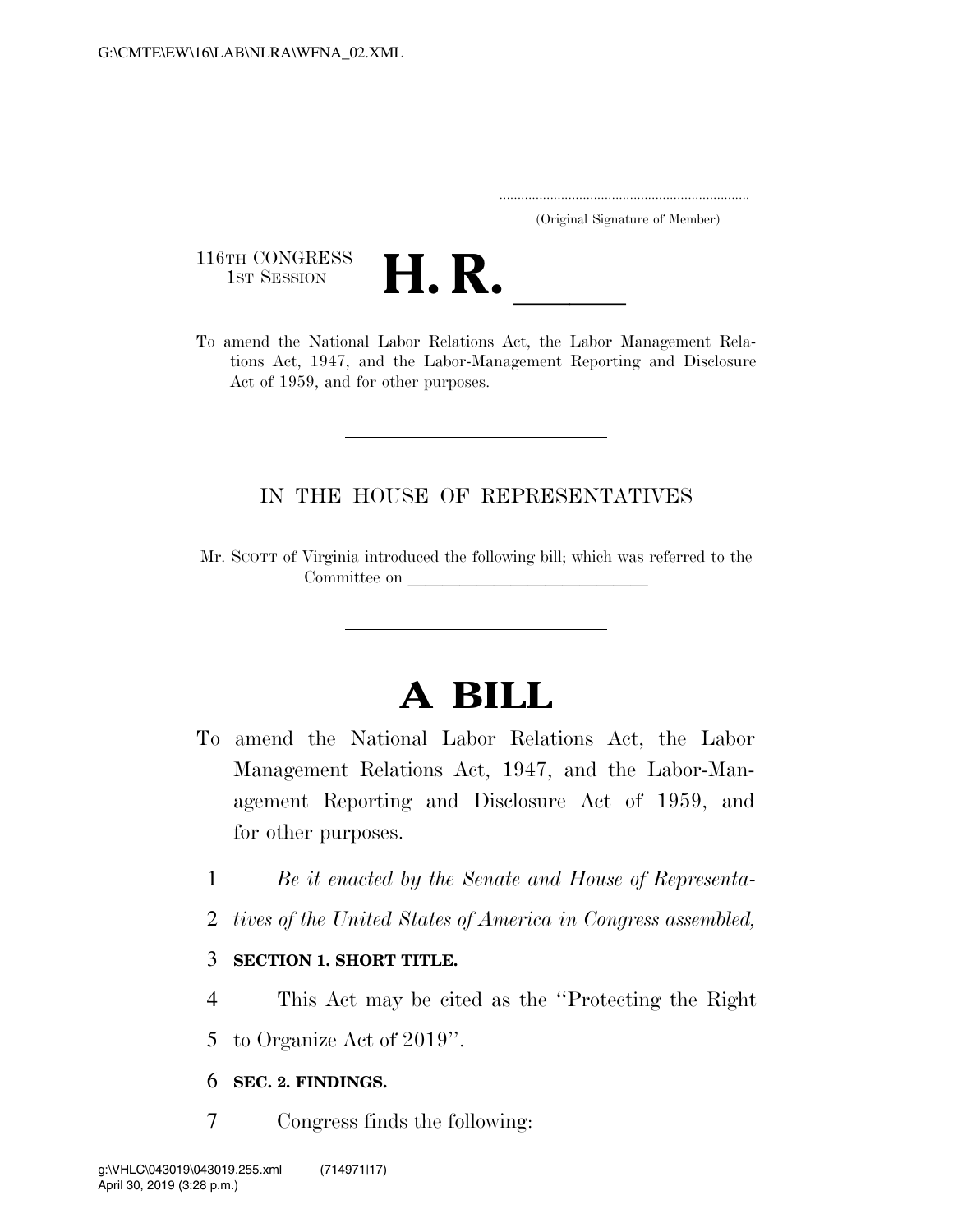$\mathfrak{D}$ 

 (1) The National Labor Relations Act (29 U.S.C. 151 et seq.) was enacted to encourage the practice of collective bargaining and to protect the exercise by workers of full freedom of association in the workplace. Since its enactment in 1935, tens of millions of workers have bargained with their em- ployers over wages, benefits, and other terms and conditions of employment and have raised the stand-ard of living for all workers.

 (2) According to the Bureau of Labor Statis- tics, union members earn 25.6 percent more than workers who are not covered by a collective bar- gaining agreement. Workers who are represented by a union are 28 percent more likely to be offered health insurance through work and nearly five times more likely to have defined benefit pensions. The wage differential is significant for women and people of color. African-American union members earn 25 percent more than African-American workers who are not covered by a collective bargaining agreement, and Latino union members earn 42.6 percent more 22 than Latino workers who are not covered by a collec- tive bargaining agreement. Women union members earn 30 percent more than women who are not cov-ered by a collective bargaining agreement, and the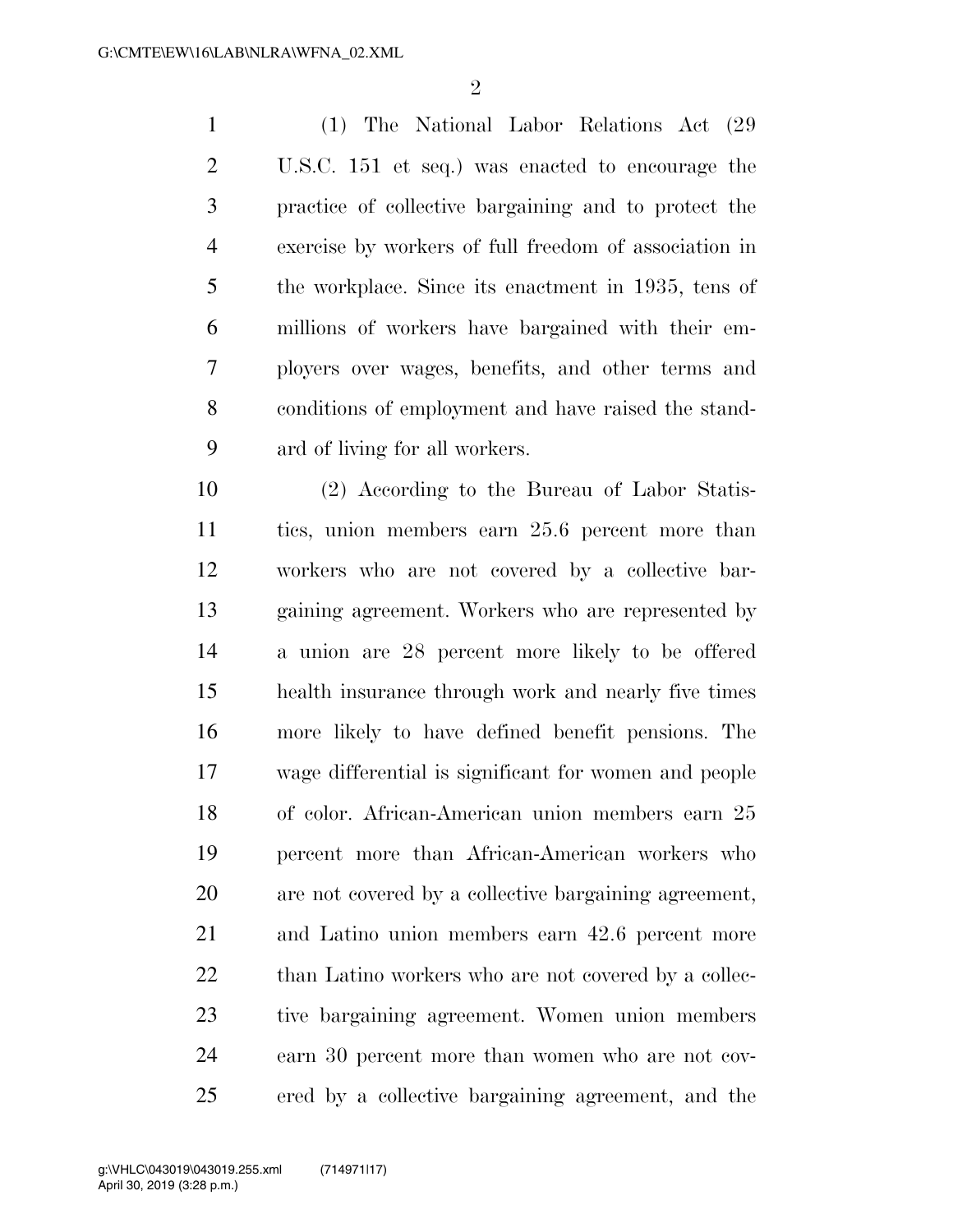wage gap between men and women is much smaller at workplaces covered by a collective bargaining agreement because collective bargaining agreements ensure the same rate is paid to workers for a par- ticular job without regard to gender. The wage and benefit gains achieved through collective bargaining agreements benefit both workers and their commu-nities.

 (3) Unions and collective bargaining ensure that productivity gains are shared by working peo- ple. The decline in the percentage of workers covered by collective bargaining has contributed to sky- rocketing income inequality and wage stagnation for the average worker.

 (4) The National Labor Relations Act protects the right of workers to join together with their co- workers in concerted activities for their mutual aid or protection. This protection applies broadly to all concerted activities by workers aimed at improving the terms and conditions of their employment or aid- ing each other in any way, regardless of whether workers are seeking to form a union or engage in collective bargaining with their employer.

 (5) The Act protects the right of workers to discuss issues like pay and benefits without retalia-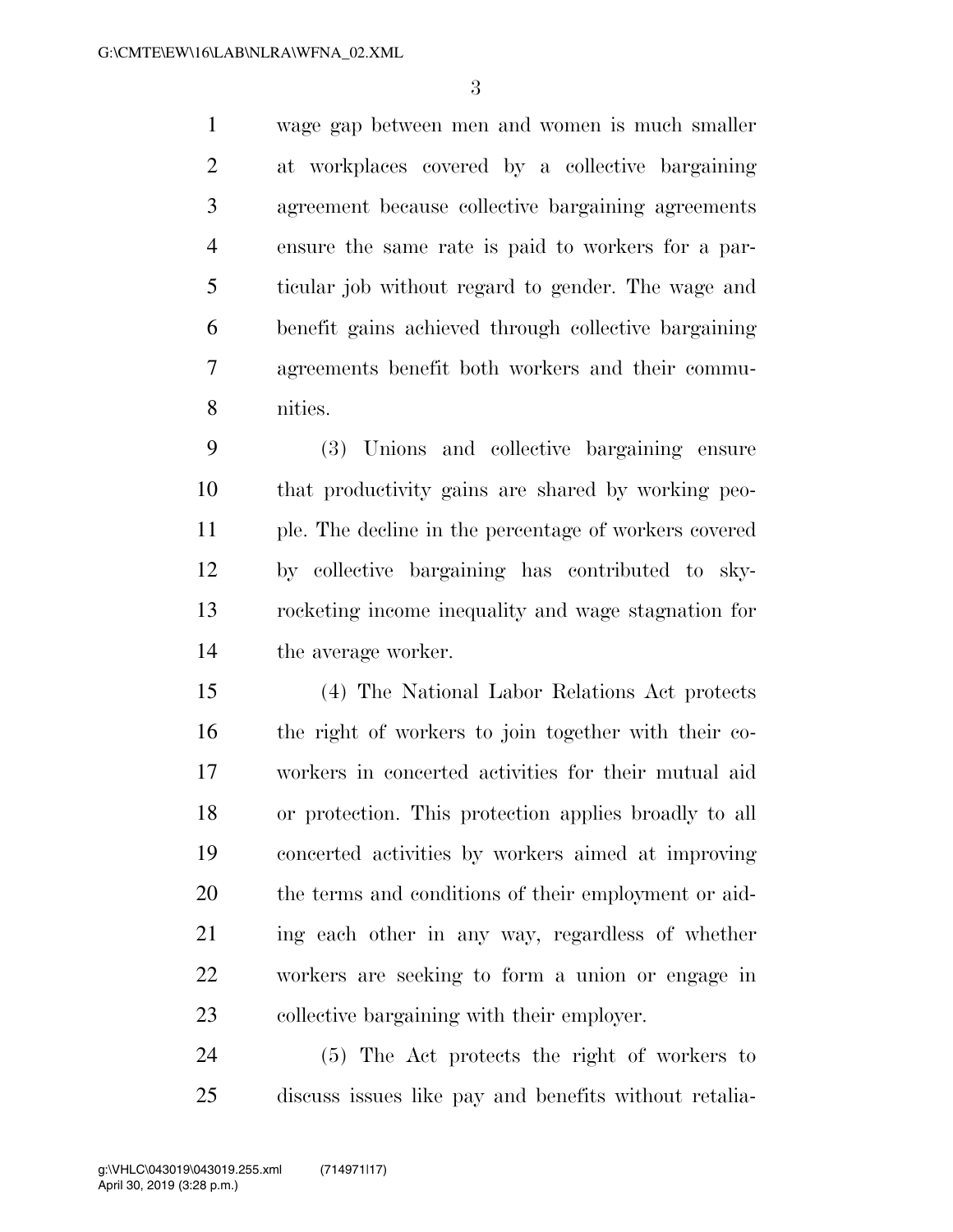tion or interference by employers. However, the awareness of workers regarding their rights under the Act is lacking, due in part to the absence of any legally required notice informing workers of the rights and responsibilities under the Act. Many em- ployers maintain policies that restrict the ability of workers to discuss workplace issues with each other, directly contravening these rights. Research shows that more than one half of workers report that their employers have policies that prohibit or discourage workers from discussing pay with their coworkers. These policies and practices impede workers from exercising their rights under the Act and impair their freedom of association at work.

 (6) Retaliation by employers against workers who exercise their rights under the National Labor Relations Act persists at troubling levels. Employers routinely fire workers for trying to form a union at their workplace. In one out of three organizing cam- paigns, one or more workers are discharged for sup-porting or joining a union.

 (7) The current remedies are inadequate to deter employers from violating the National Labor Relations Act. The remedies and penalties for viola-tions of the Act are far weaker than for other labor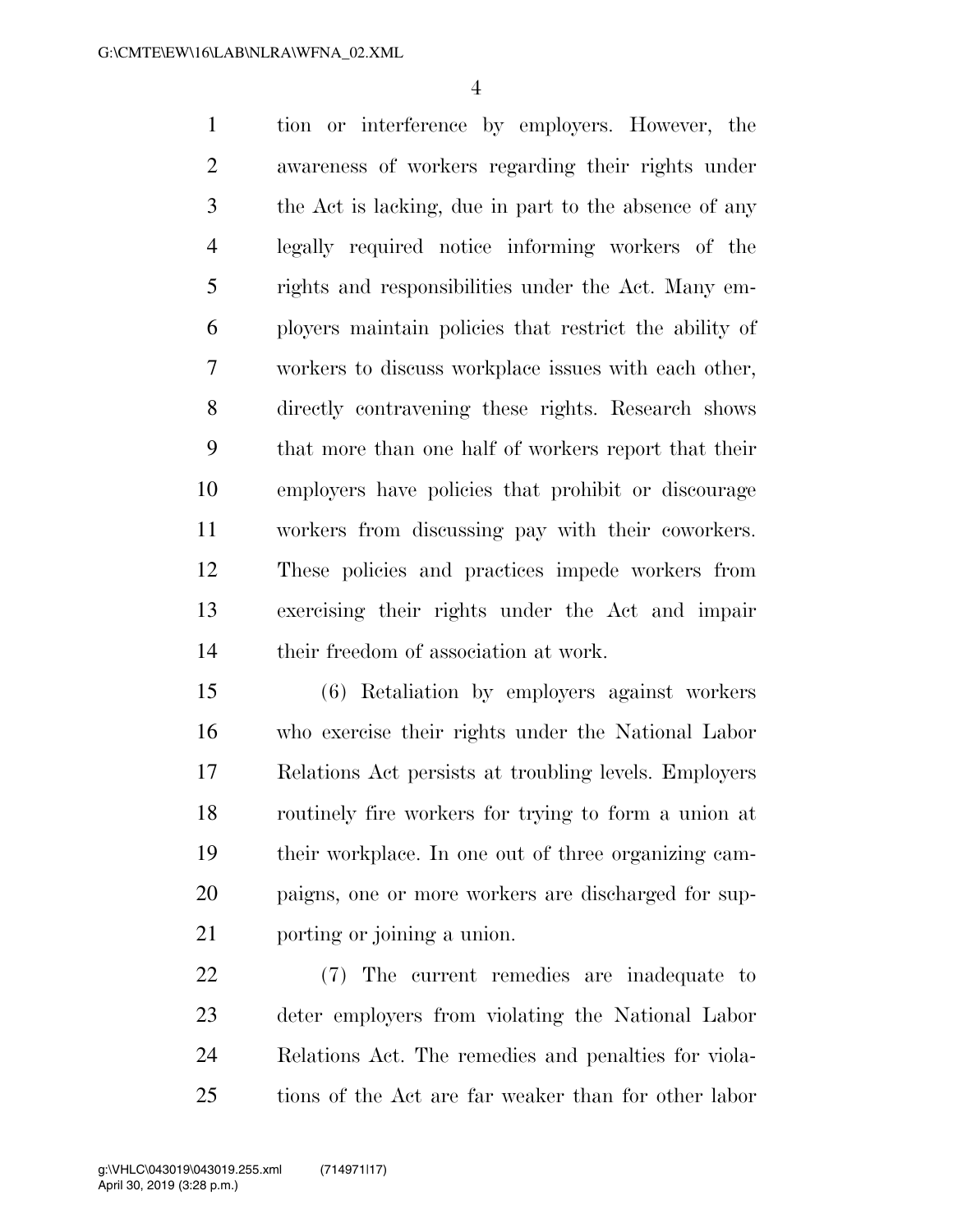and employment laws. Unlike other major labor and employment laws, there are no civil penalties for vio- lations of the National Labor Relations Act. Work- ers cannot go to court to pursue relief on their own and must rely on the National Labor Relations Board to prosecute their case. Should the Board de- cline to prosecute for any reason, aggrieved workers have no other remedy.

 (8) Unlike orders of other Federal agencies, the orders of the National Labor Relations Board are not enforced until the Board seeks enforcement from a court of appeals. As far back as 1969, the Admin- istrative Conference of the United States recognized that the absence of a self-enforcing agency order im- poses wasteful delays in the enforcement of the Na- tional Labor Relations Act, and recommended that the Board's orders be made self-enforcing like those of other agencies. Congress did not act upon this recommendation, and delays in the Board's enforce- ment remain a problem undermining the effective-ness of the Act.

 (9) Many workers do not currently enjoy the protections of the National Labor Relations Act be- cause they are excluded from coverage under the Act or interpretations of the Act.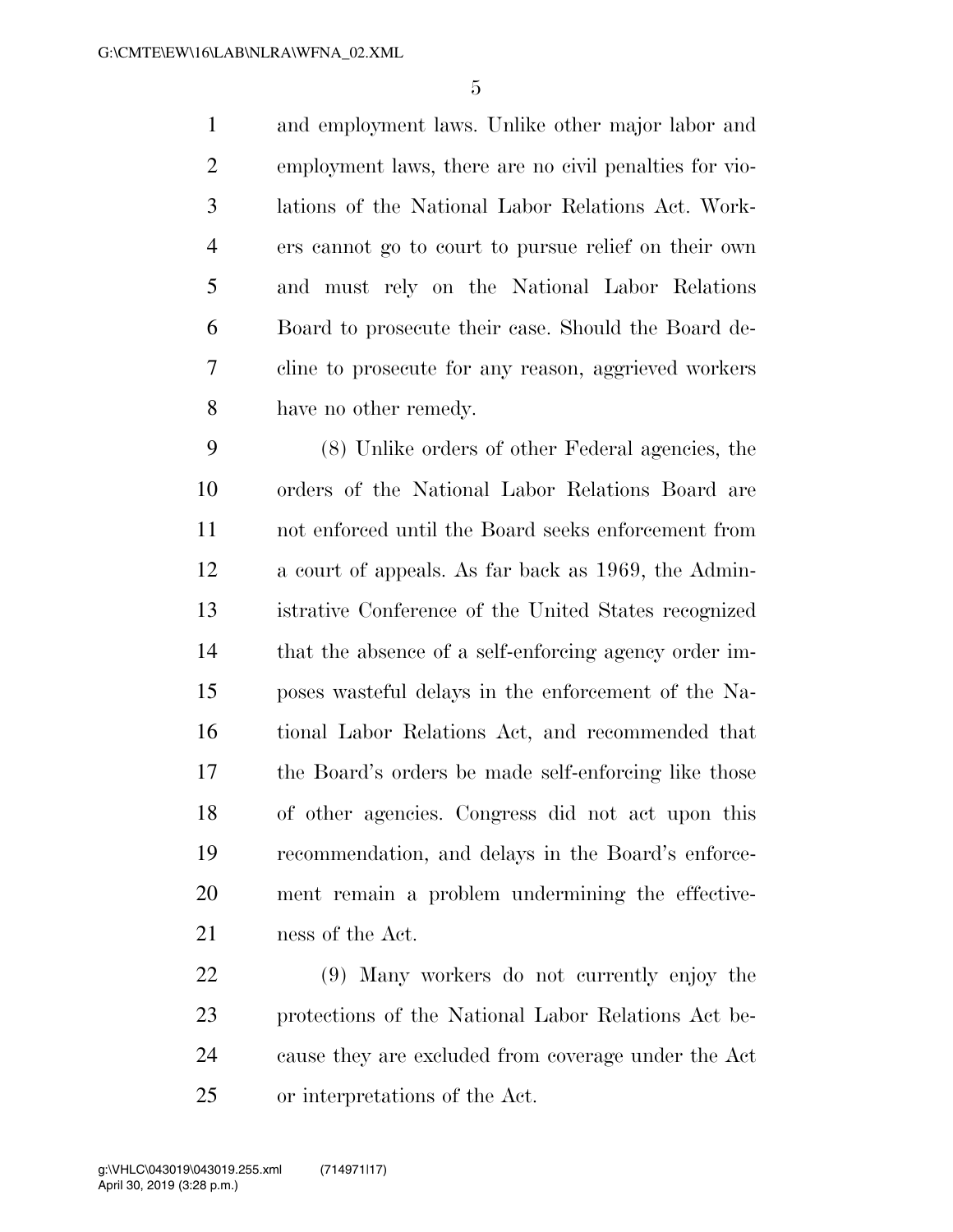(10) Too often, workers who choose to form unions are frustrated when their employers use delay and other tactics to avoid reaching an initial collec- tive bargaining agreement. Estimates are that in as many as half of new organizing campaigns, workers and their employers fail to reach an initial collective bargaining agreement.

 (11) While the National Labor Relations Act guarantees workers the right to strike, courts have permitted employers to ''permanently replace'' work- ers who exercise their right to strike. This is con- trary to Congress's intent in enacting the National Labor Relations Act and has led to confusion among workers regarding their right to strike.

 (12) Hearings under section 9 of the National Labor Relations Act (29 U.S.C. 159) exist to assure to workers the fullest freedom in exercising the rights guaranteed by the Act. However, some em- ployers have abused the representation process of the National Labor Relations Board to impede work- ers from freely choosing their own representatives and exercising their rights under the Act.

 (13) So-called ''right-to-work'' laws do not give any worker the right to a job. While Federal law re-quires unions to fairly represent all members of a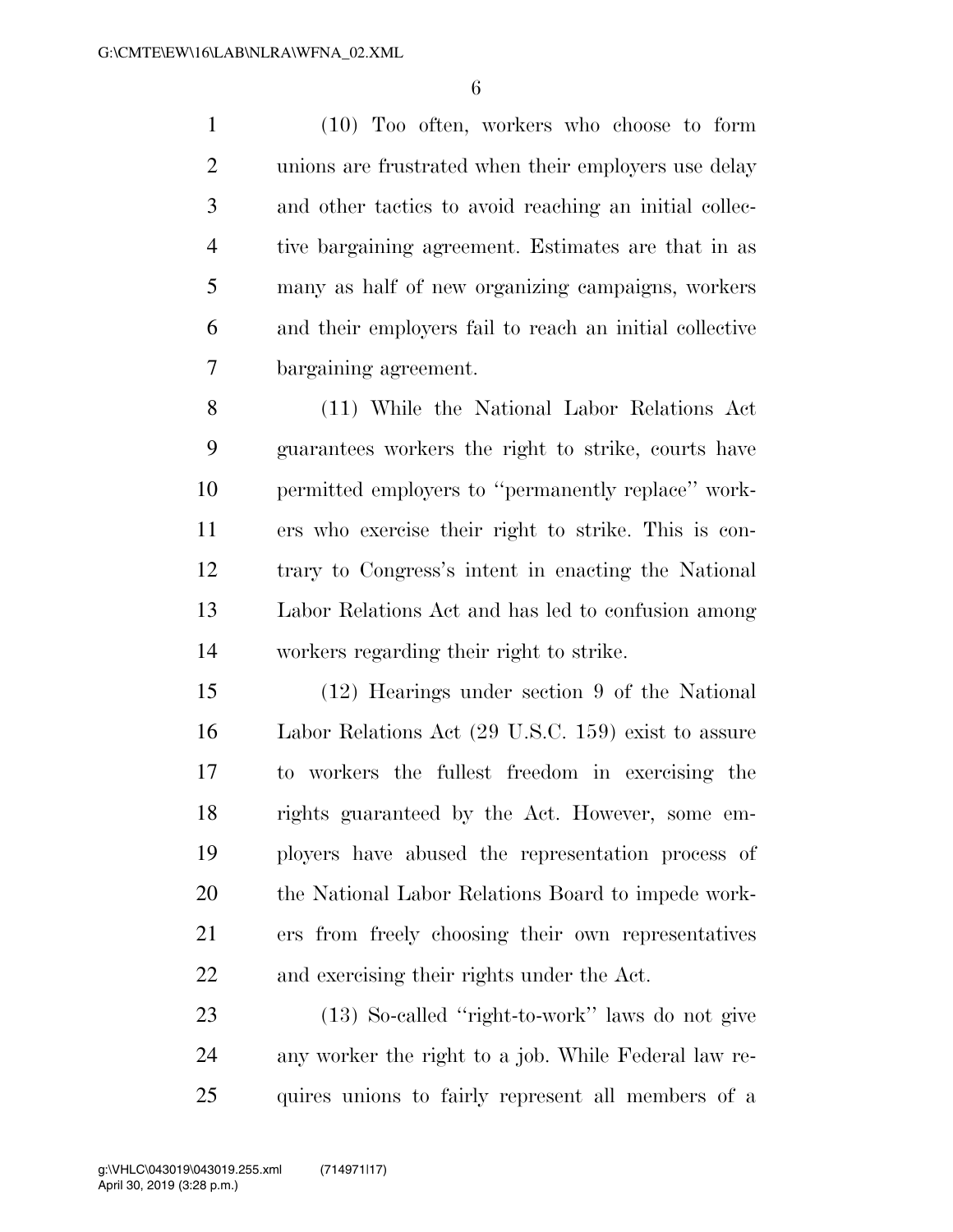given bargaining unit, and thereby expend resources on all unit members, many States' so-called ''right- to-work'' laws prohibit unions from charging all members for the representation and services that the unions are legally obliged to render. Section 14(b) of the National Labor Relations Act (29 U.S.C. 164(b)) must be reformed to permit unions and em- ployers to mutually agree that payment of fair share fees shall be a condition of employment following ini-tial hiring.

 (14) Restrictions on so-called ''secondary boy- cotts'' and ''recognitional picketing'' unduly impede workers' ability to engage in peaceful conduct and expression. Workers must be free to act in solidarity with workers in other workplaces in order to improve labor standards and achieve other lawful ends for mutual aid or protection.

 (15) In order to make the right to collective bargaining and freedom of association in the work- place a reality for workers, the National Labor Rela-21 tions Act must be strengthened.

## **SEC. 3. PURPOSES.**

The purposes of this Act are—

 (1) to strengthen protections for workers en-gaged in collective bargaining to improve their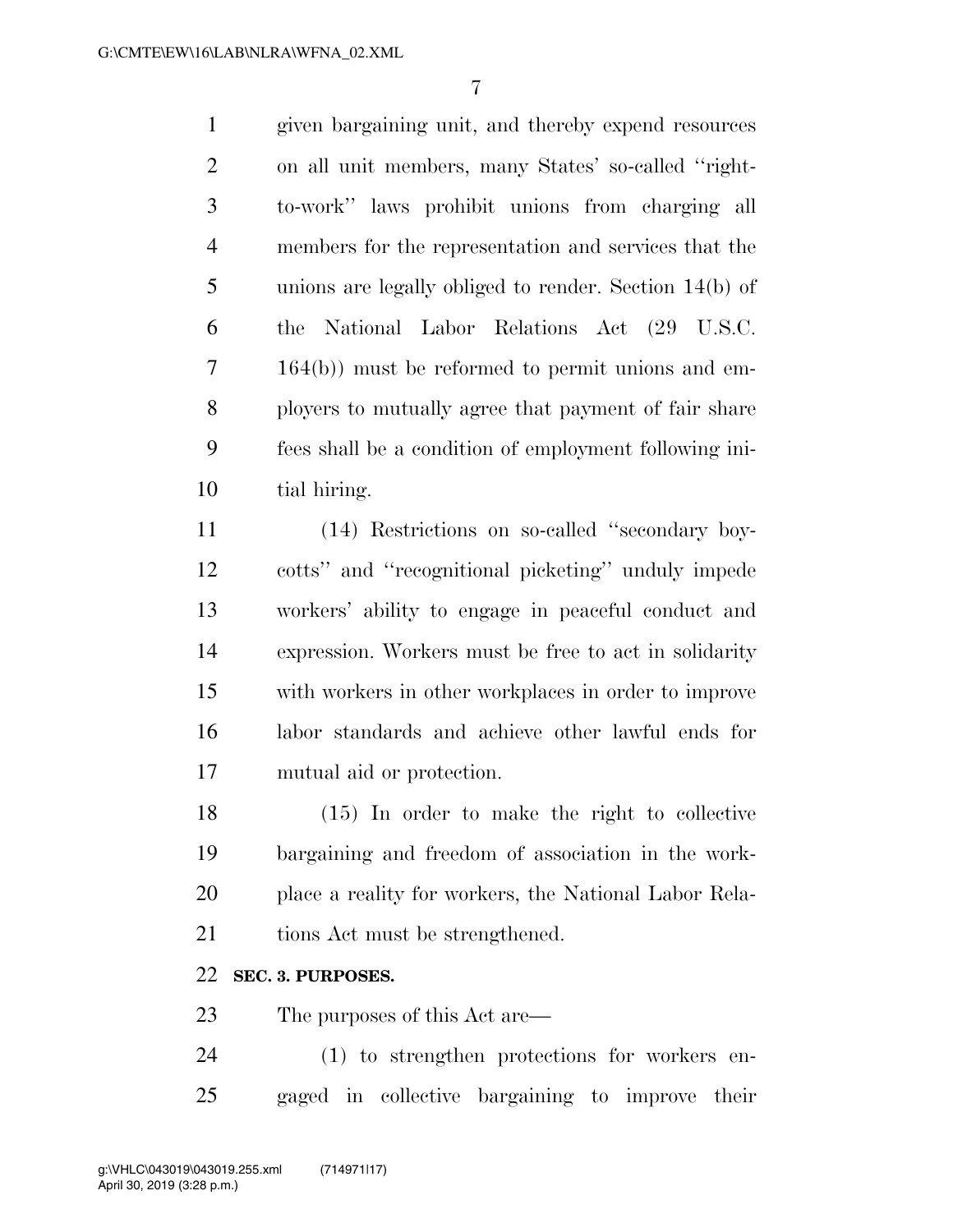wages, hours, and terms and conditions of employ-ment;

 (2) to expand coverage under the National Labor Relations Act (29 U.S.C. 151 et seq.) to more workers;

 (3) to provide a process by which workers and employers can successfully negotiate an initial collec-tive bargaining agreement;

 (4) to provide a stronger deterrent and fairer remedies for workers who face retaliation, discrimi- nation, or other interference with their legal rights to act concertedly, join a union, or engage in collec-tive bargaining;

 (5) to broadly protect workers' right to engage in concerted activities for mutual aid or protection; (6) to streamline the enforcement procedures of the National Labor Relations Board to provide for more timely and effective enforcement of the law;

 (7) to safeguard the right to strike by prohib- iting ''permanent replacement'' of striking workers; (8) to repeal specific prohibitions on collective action and peaceful expression;

 (9) to permit fair share fee arrangements in order to promote workers' freedom of association and encourage the practice of collective bargaining;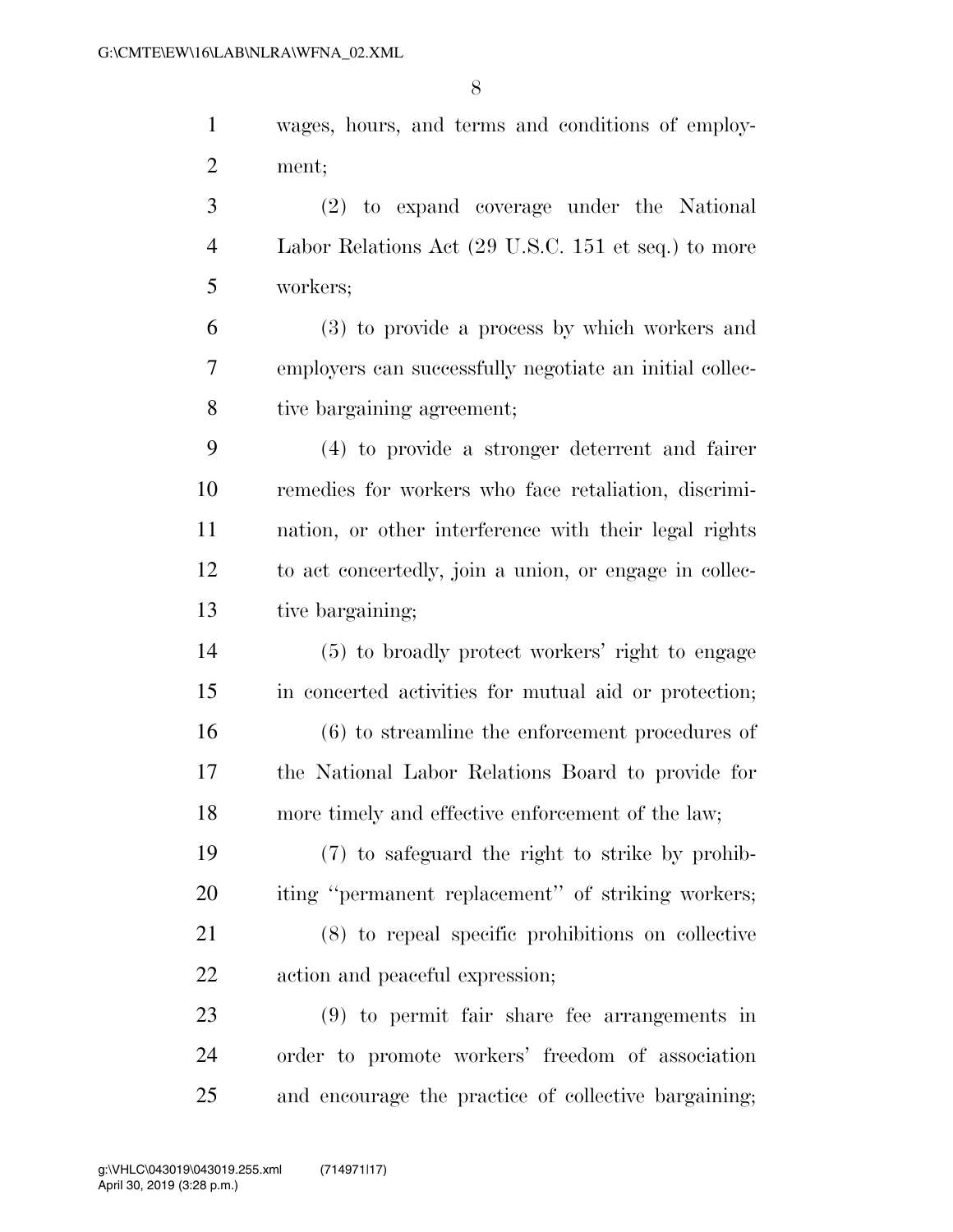| $\mathbf{1}$   | $(10)$ to improve the purchasing power of wage                |
|----------------|---------------------------------------------------------------|
| $\overline{2}$ | earners in industry;                                          |
| 3              | $(11)$ to promote the stabilization of fair wage              |
| $\overline{4}$ | rates and humane working conditions within and be-            |
| 5              | tween industries; and                                         |
| 6              | $(12)$ to redress the inequality of bargaining                |
| 7              | power between workers and employers.                          |
| 8              | SEC. 4. AMENDMENTS TO THE NATIONAL LABOR RELA-                |
| 9              | TIONS ACT.                                                    |
| 10             | (a) DEFINITIONS.—                                             |
| 11             | (1) JOINT EMPLOYER.—Section $2(2)$ of the Na-                 |
| 12             | tional Labor Relations Act $(29 \text{ U.S.C. } 152(2))$ is   |
| 13             | amended by adding at the end the following: "Two              |
| 14             | or more persons shall be employers with respect to            |
| 15             | an employee if each such person codetermines or               |
| 16             | shares control over the employee's essential terms            |
| 17             | and conditions of employment. In determining                  |
| 18             | whether such control exists, the Board or a court of          |
| 19             | competent jurisdiction shall consider as relevant di-         |
| 20             | rect control and indirect control over such terms and         |
| 21             | conditions, reserved authority to control such terms          |
| 22             | and conditions, and control over such terms and con-          |
| 23             | ditions exercised by a person in fact: <i>Provided</i> , That |
| 24             | nothing herein precludes a finding that indirect or           |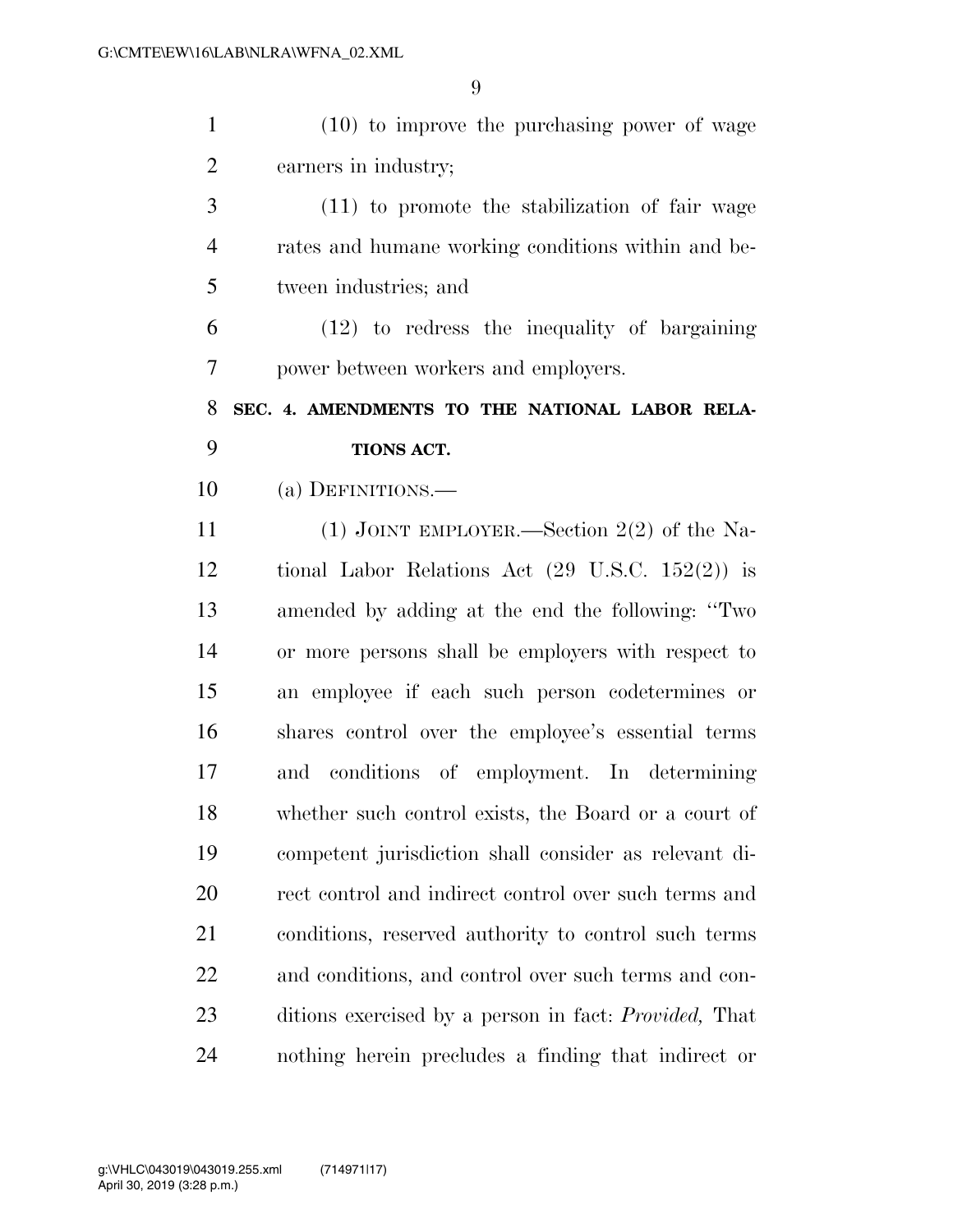| $\mathbf{1}$   | reserved control standing alone can be sufficient            |
|----------------|--------------------------------------------------------------|
| $\overline{2}$ | given specific facts and circumstances.".                    |
| 3              | (2) EMPLOYEE.—Section $2(3)$ of the National                 |
| $\overline{4}$ | Labor Relations Act $(29 \text{ U.S.C. } 152(3))$ is amended |
| 5              | by adding at the end the following: "An individual           |
| 6              | performing any service shall be considered an em-            |
| 7              | ployee (except as provided in the previous sentence)         |
| 8              | and not an independent contractor, unless—                   |
| 9              | $\lq\lq$ the individual is free from control and             |
| 10             | direction in connection with the performance of              |
| 11             | the service, both under the contract for the per-            |
| 12             | formance of service and in fact;                             |
| 13             | "(B) the service is performed outside the                    |
| 14             | usual course of the business of the employer;                |
| 15             | and                                                          |
| 16             | $\cdot$ (C) the individual is customarily engaged            |
| 17             | in an independently established trade, occupa-               |
| 18             | tion, profession, or business of the same nature             |
| 19             | as that involved in the service performed.".                 |
| 20             | (3) SUPERVISOR.—Section $2(11)$ of the Na-                   |
| 21             | tional Labor Relations Act $(29 \text{ U.S.C. } 152(11))$ is |
| 22             | amended—                                                     |
| 23             | $(A)$ by inserting "and for a majority of the                |
| 24             | individual's worktime" after "interest of the                |
| 25             | employer";                                                   |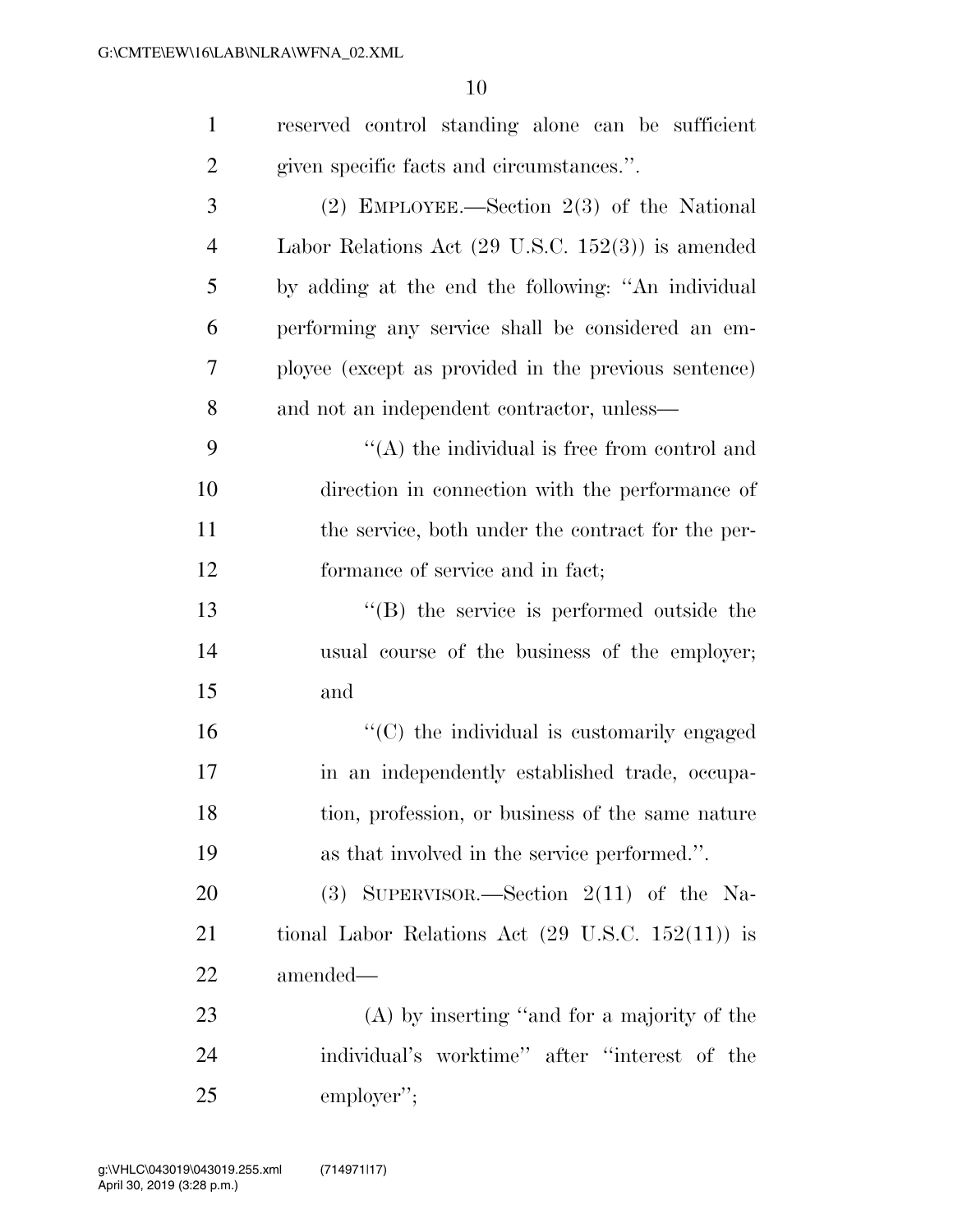| $\mathbf{1}$   | $(B)$ by striking "assign,"; and                                |
|----------------|-----------------------------------------------------------------|
| $\overline{c}$ | (C) by striking "or responsibly to direct                       |
| 3              | $them,$ ".                                                      |
| $\overline{4}$ | (b) APPOINTMENT.—Section $4(a)$ of the National                 |
| 5              | Labor Relations Act $(29 \text{ U.S.C. } 154(a))$ is amended by |
| 6              | striking ", or for economic analysis".                          |
| 7              | (c) UNFAIR LABOR PRACTICES.—Section 8 of the                    |
| 8              | National Labor Relations Act (29 U.S.C. 158) is amend-          |
| 9              | ${\rm ed}\text{---}$                                            |
| 10             | $(1)$ in subsection $(a)$ —                                     |
| 11             | $(A)$ in paragraph $(5)$ , by striking the pe-                  |
| 12             | riod and inserting "; and"; and                                 |
| 13             | (B) by adding at the end the following:                         |
| 14             | $``(6)$ to promise, threaten, or take any action—               |
| 15             | $\lq\lq$ to permanently replace an employee                     |
| 16             | who participates in a strike as defined by sec-                 |
| 17             | tion $501(2)$ of the Labor Management Rela-                     |
| 18             | tions Act, 1947 (29 U.S.C. 142(2)); or                          |
| 19             | "(B) to discriminate against an employee                        |
| 20             | who is working or has unconditionally offered to                |
| 21             | return to work for the employer because the                     |
| 22             | employee supported or participated in such a                    |
| 23             | strike.";                                                       |
| 24             | $(2)$ in subsection $(b)$ —                                     |
| 25             | (A) by striking paragraphs $(4)$ and $(7)$ ;                    |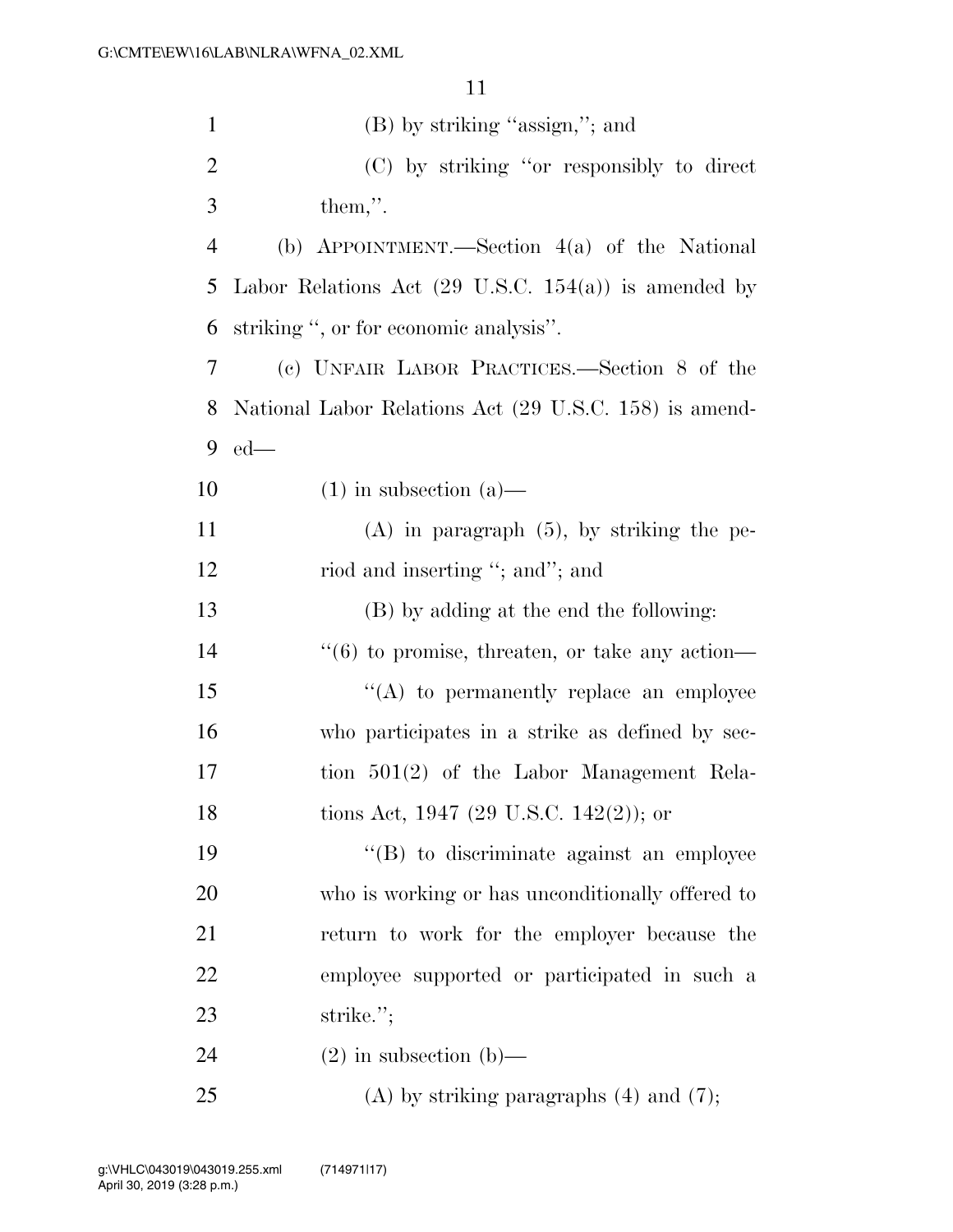| $\mathbf{1}$   | (B) by redesignating paragraphs (5) and                  |
|----------------|----------------------------------------------------------|
| $\overline{2}$ | $(6)$ as paragraphs $(4)$ and $(5)$ , respectively;      |
| 3              | (C) in paragraph (4), as so redesignated,                |
| $\overline{4}$ | by striking "affected;" and inserting "affected;         |
| 5              | and"; and                                                |
| 6              | $(D)$ in paragraph $(5)$ , as so redesignated,           |
| 7              | by striking "; and" and inserting a period;              |
| 8              | $(3)$ in subsection $(e)$ , by striking the period at    |
| 9              | the end and inserting the following: ": Provided,        |
| 10             | That it shall be an unfair labor practice under sub-     |
| 11             | section $(a)(1)$ for any employer to require or coerce   |
| 12             | an employee to attend or participate in such employ-     |
| 13             | er's campaign activities unrelated to the employee's     |
| 14             | job duties, including activities that are subject to the |
| 15             | requirements under section 203(b) of the Labor-          |
| 16             | Management Reporting and Disclosure Act of 1959          |
| 17             | $(29 \text{ U.S.C. } 433(b))$ .";                        |
| 18             | $(4)$ in subsection $(d)$ —                              |
| 19             | (A) by redesignating paragraphs<br>(1)                   |
| 20             | through $(4)$ as subparagraphs $(A)$ through $(D)$ ,     |
| 21             | respectively;                                            |
| 22             | (B) by striking "For the purposes of this                |
| 23             | section" and inserting " $(1)$ For purposes of this      |
| 24             | section";                                                |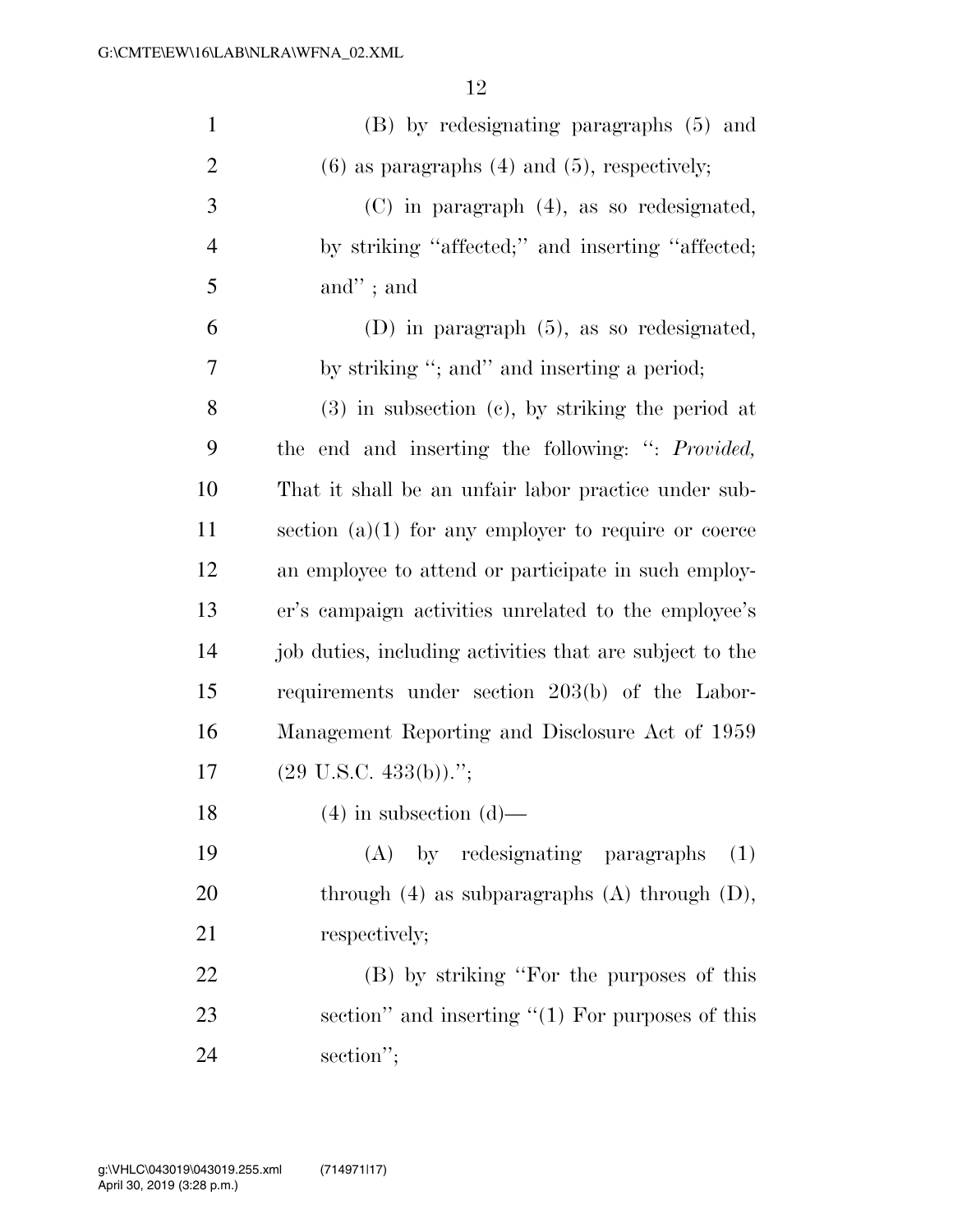| $\mathbf{1}$   | (C) by striking "The duties imposed" and                     |
|----------------|--------------------------------------------------------------|
| $\overline{2}$ | inserting $"(2)$ The duties imposed";                        |
| 3              | (D) by striking "by paragraphs $(2)$ , $(3)$ ,               |
| $\overline{4}$ | and $(4)$ " and inserting "by subparagraphs $(B)$ ,          |
| 5              | $(C)$ , and $(D)$ of paragraph $(1)$ ";                      |
| 6              | (E) by striking "section $8(d)(1)$ " and in-                 |
| 7              | serting "paragraph $(1)(A)$ ";                               |
| $8\,$          | (F) by striking "section $8(d)(3)$ " and in-                 |
| 9              | serting "paragraph $(1)(C)$ " in each place it ap-           |
| 10             | pears;                                                       |
| 11             | (G) by striking "section $8(d)(4)$ " and in-                 |
| 12             | serting "paragraph $(1)(D)$ "; and                           |
| 13             | (H) by adding at the end the following:                      |
| 14             | $"$ (3) Whenever collective bargaining is for the pur-       |
| 15             | pose of establishing an initial collective bargaining agree- |
| 16             | ment following certification or recognition of a labor orga- |
| 17             | nization, the following shall apply:                         |
| 18             | "(A) Not later than 10 days after receiving a                |
| 19             | written request for collective bargaining from an in-        |
| 20             | dividual or labor organization that has been newly           |
| 21             | recognized or certified as a representative as defined       |
| 22             | in section $9(a)$ , or within such further period as the     |
| 23             | parties agree upon, the parties shall meet and com-          |
| 24             | mence to bargain collectively and shall make every           |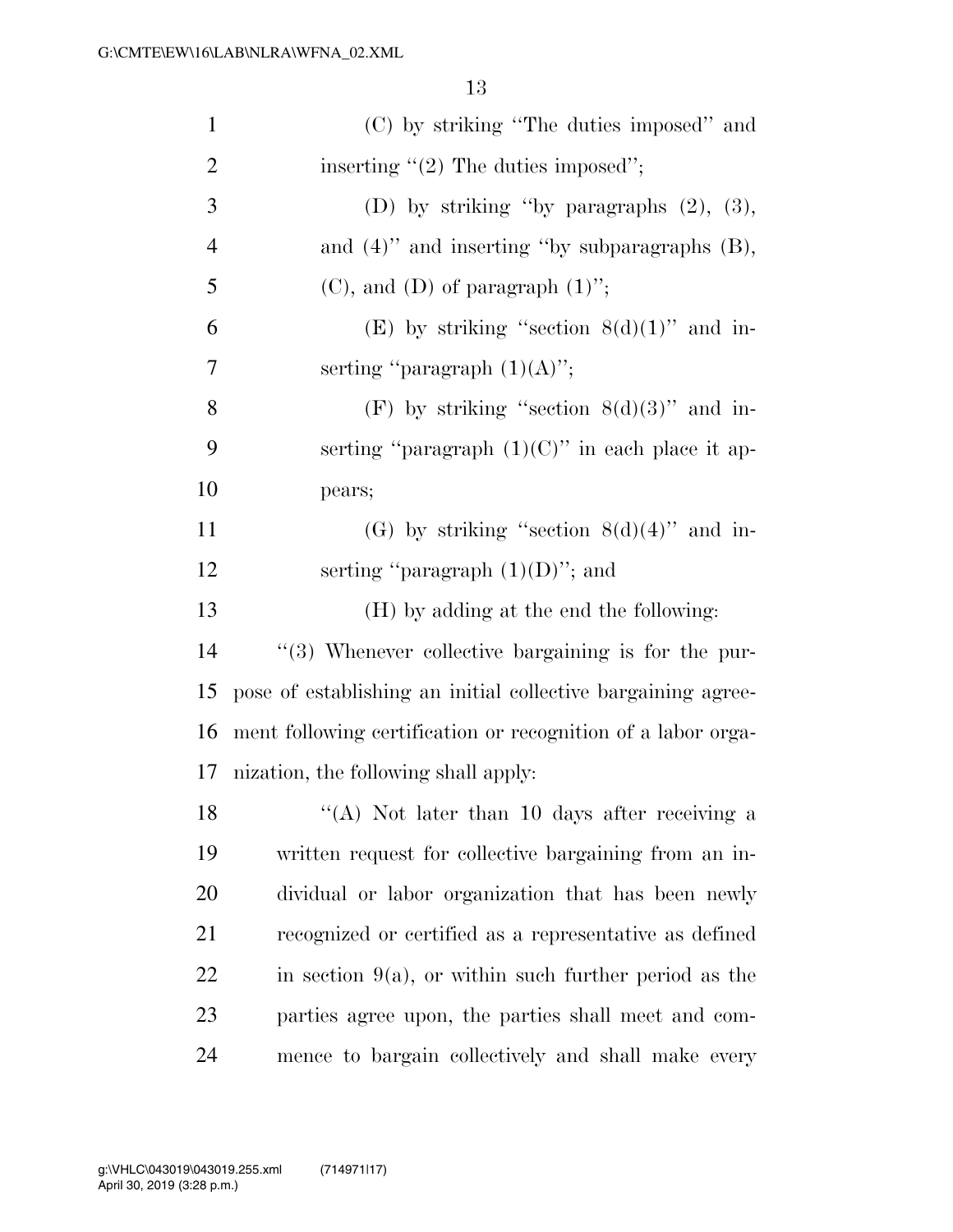reasonable effort to conclude and sign a collective bargaining agreement.

 ''(B) If after the expiration of the 90-day pe- riod beginning on the date on which bargaining is commenced, or such additional period as the parties may agree upon, the parties have failed to reach an agreement, either party may notify the Federal Me- diation and Conciliation Service of the existence of a dispute and request mediation. Whenever such a request is received, it shall be the duty of the Service promptly to put itself in communication with the parties and to use its best efforts, by mediation and conciliation, to bring them to agreement.

 ''(C) If after the expiration of the 30-day period beginning on the date on which the request for me- diation is made under subparagraph (B), or such ad- ditional period as the parties may agree upon, the Service is not able to bring the parties to agreement by conciliation, the Service shall refer the dispute to a tripartite arbitration panel established in accord- ance with such regulations as may be prescribed by the Service, with one member selected by the labor organization, one member selected by the employer, and one neutral member mutually agreed to by the parties. A majority of the tripartite arbitration panel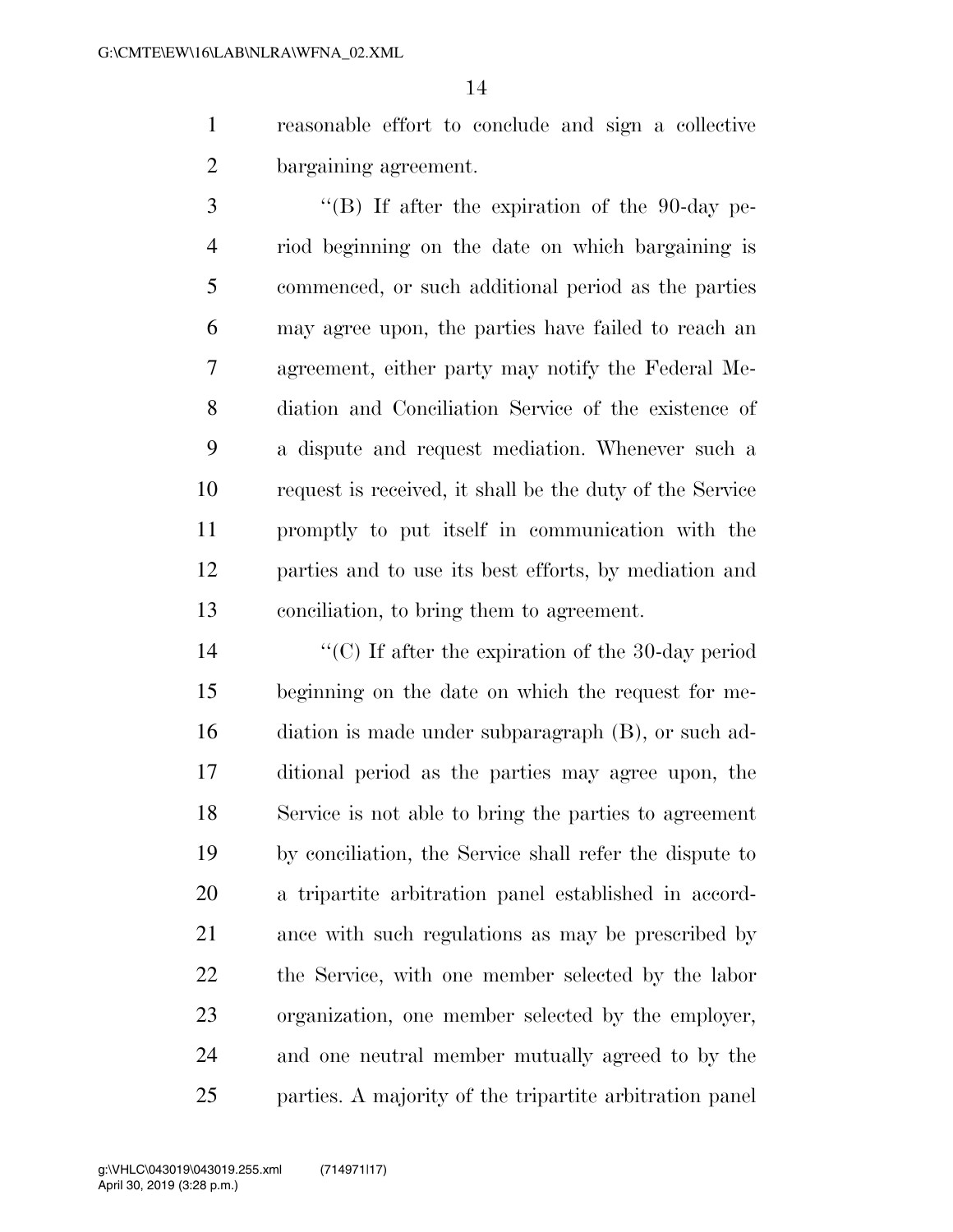| $\mathbf{1}$   | shall render a decision settling the dispute and such       |
|----------------|-------------------------------------------------------------|
| $\overline{2}$ | decision shall be binding upon the parties for a pe-        |
| 3              | riod of two years, unless amended during such pe-           |
| 4              | riod by written consent of the parties. Such decision       |
| 5              | shall be based on—                                          |
| 6              | "(i) the employer's financial status and                    |
| 7              | prospects;                                                  |
| 8              | "(ii) the size and type of the employer's                   |
| 9              | operations and business;                                    |
| 10             | "(iii) the employees' cost of living;                       |
| 11             | "(iv) the employees' ability to sustain                     |
| 12             | themselves, their families, and their dependents            |
| 13             | on the wages and benefits they earn from the                |
| 14             | employer; and                                               |
| 15             | $\lq\lq$ (v) the wages and benefits other employ-           |
| 16             | ers in the same business provide their employ-              |
| 17             | ees.";                                                      |
| 18             | $(5)$ by amending subsection (e) to read as fol-            |
| 19             | lows:                                                       |
| 20             | $(4)$ Notwithstanding chapter 1 of title 9, United          |
| 21             | States Code (commonly known as the 'Federal Arbitration     |
| 22             | Act'), or any other provision of law, it shall be an unfair |
| 23             | labor practice under subsection $(a)(1)$ for any employer—  |
| 24             | $\lq(1)$ to enter into or attempt to enforce any            |
| 25             | agreement, express or implied, whereby prior to a           |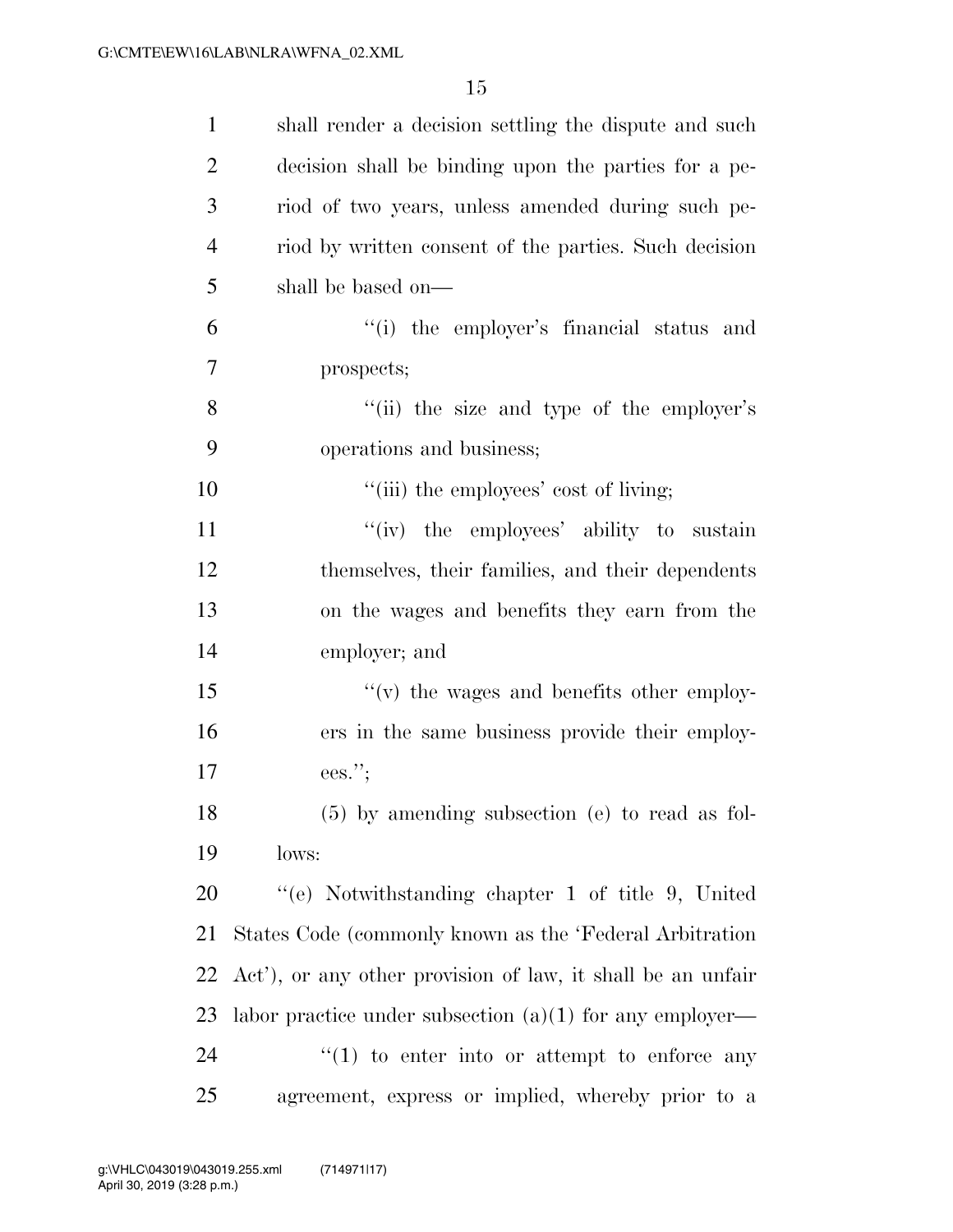dispute to which the agreement applies, an employee undertakes or promises not to pursue, bring, join, litigate, or support any kind of joint, class, or collec- tive claim arising from or relating to the employ- ment of such employee in any forum that, but for such agreement, is of competent jurisdiction;

 $\frac{u(2)}{2}$  to coerce an employee into undertaking or promising not to pursue, bring, join, litigate, or sup- port any kind of joint, class, or collective claim aris- ing from or relating to the employment of such em-ployee; or

 $\binom{12}{3}$  to retaliate or threaten to retaliate against an employee for refusing to undertake or promise not to pursue, bring, join, litigate, or support any kind of joint, class, or collective claim arising from or relating to the employment of such employee: *Provided*, That any agreement that violates this sub- section or results from a violation of this subsection shall be to such extent unenforceable and void: *Pro- vided further*, That this subsection shall not apply to any agreement embodied in or expressly permitted by a contract between an employer and a labor orga-nization.'';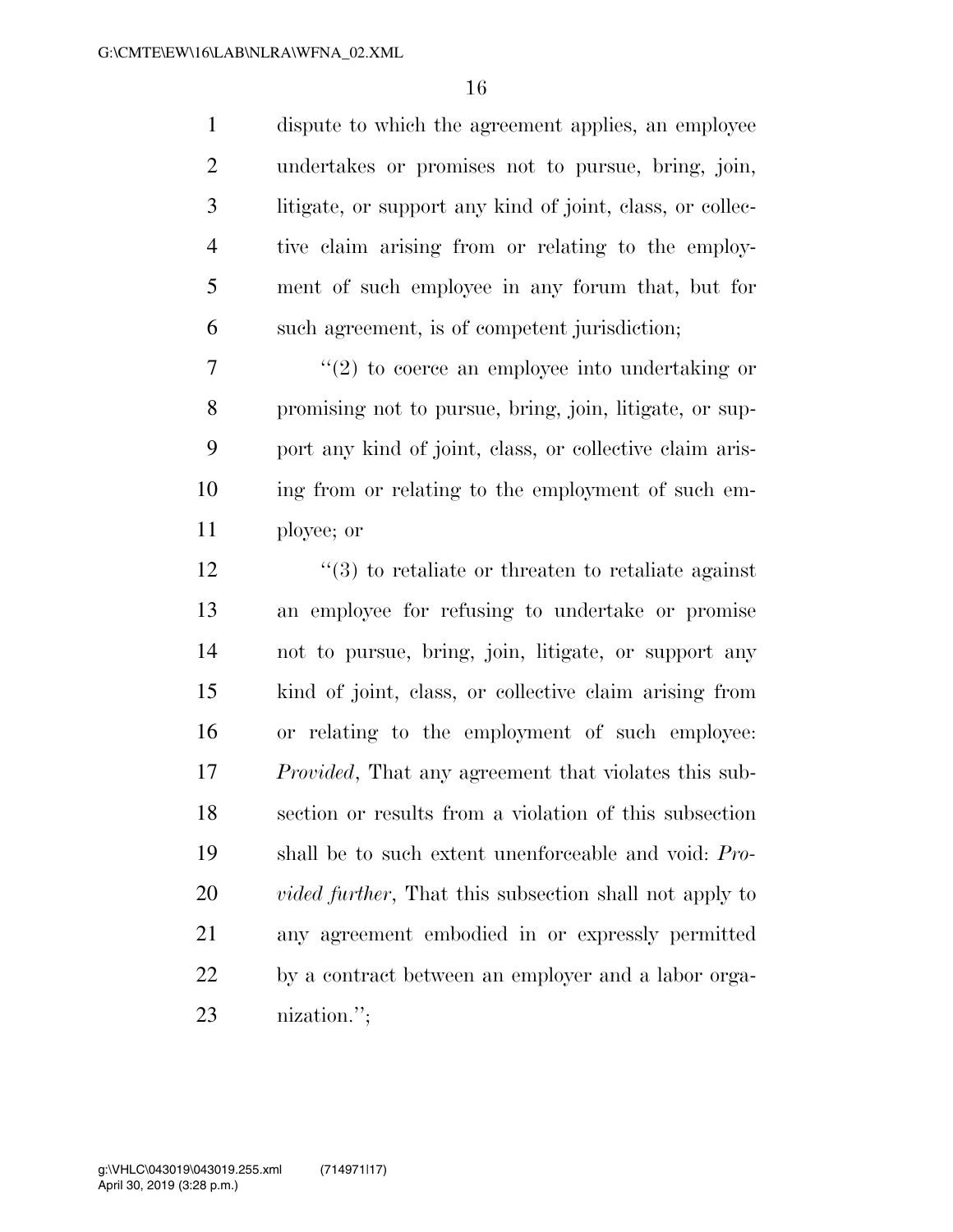1 (6) in subsection (g), by striking "clause (B) of 2 the last sentence of section 8(d) of this Act" and in-3 serting "subsection  $(d)(2)(B)$ "; and

(7) by adding at the end the following:

 ''(h)(1) The Board shall promulgate regulations re- quiring each employer to post and maintain, in con- spicuous places where notices to employees and applicants for employment are customarily posted both physically and electronically, a notice setting forth the rights and protec- tions afforded employees under this Act. The Board shall make available to the public the form and text of such notice. The Board shall promulgate regulations requiring employers to notify each new employee of the information contained in the notice described in the preceding two sen-tences.

 ''(2) Whenever the Board directs an election under section 9(c) or approves an election agreement, the em- ployer of employees in the bargaining unit shall, not later than two business days after the Board directs such elec- tion or approves such election agreement, provide a voter list to a labor organization that has petitioned to represent such employees. Such voter list shall include the names of all employees in the bargaining unit and such employ- ees' home addresses, work locations, shifts, job classifica-tions, and, if available to the employer, personal landline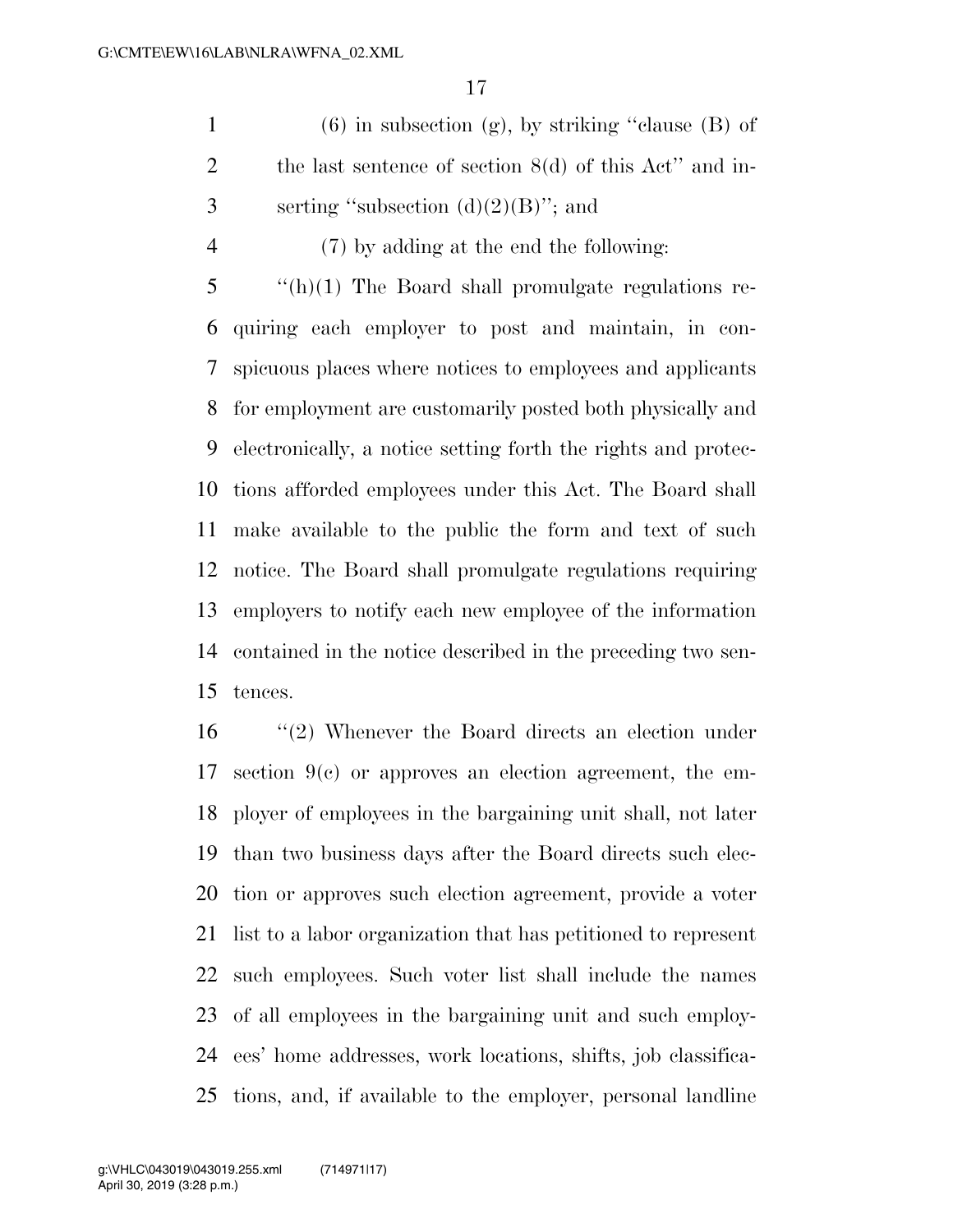and mobile telephone numbers, and work and personal email addresses. Not later than nine months after the date of enactment of the Protecting the Right to Organize Act of 2019, the Board shall promulgate regulations imple-menting the requirements of this paragraph.''.

 (d) REPRESENTATIVES AND ELECTIONS.—Section 9 of the National Labor Relations Act (29 U.S.C. 159) is amended—

9 (1) in subsection  $(e)$ —

 (A) by amending paragraph (1) to read as follows:

 $\cdot$  (1) Whenever a petition shall have been filed, in ac- cordance with such regulations as may be prescribed by the Board, by an employee or group of employees or any individual or labor organization acting in their behalf al- leging that a substantial number of employees (i) wish to be represented for collective bargaining and that their em- ployer declines to recognize their representative as the rep-19 resentative defined in section  $9(a)$ , or (ii) assert that the individual or labor organization, which has been certified or is being recognized by their employer as the bargaining representative, is no longer a representative as defined in section 9(a), the Board shall investigate such petition and if it has reasonable cause to believe that a question of rep-resentation affecting commerce exists shall provide for an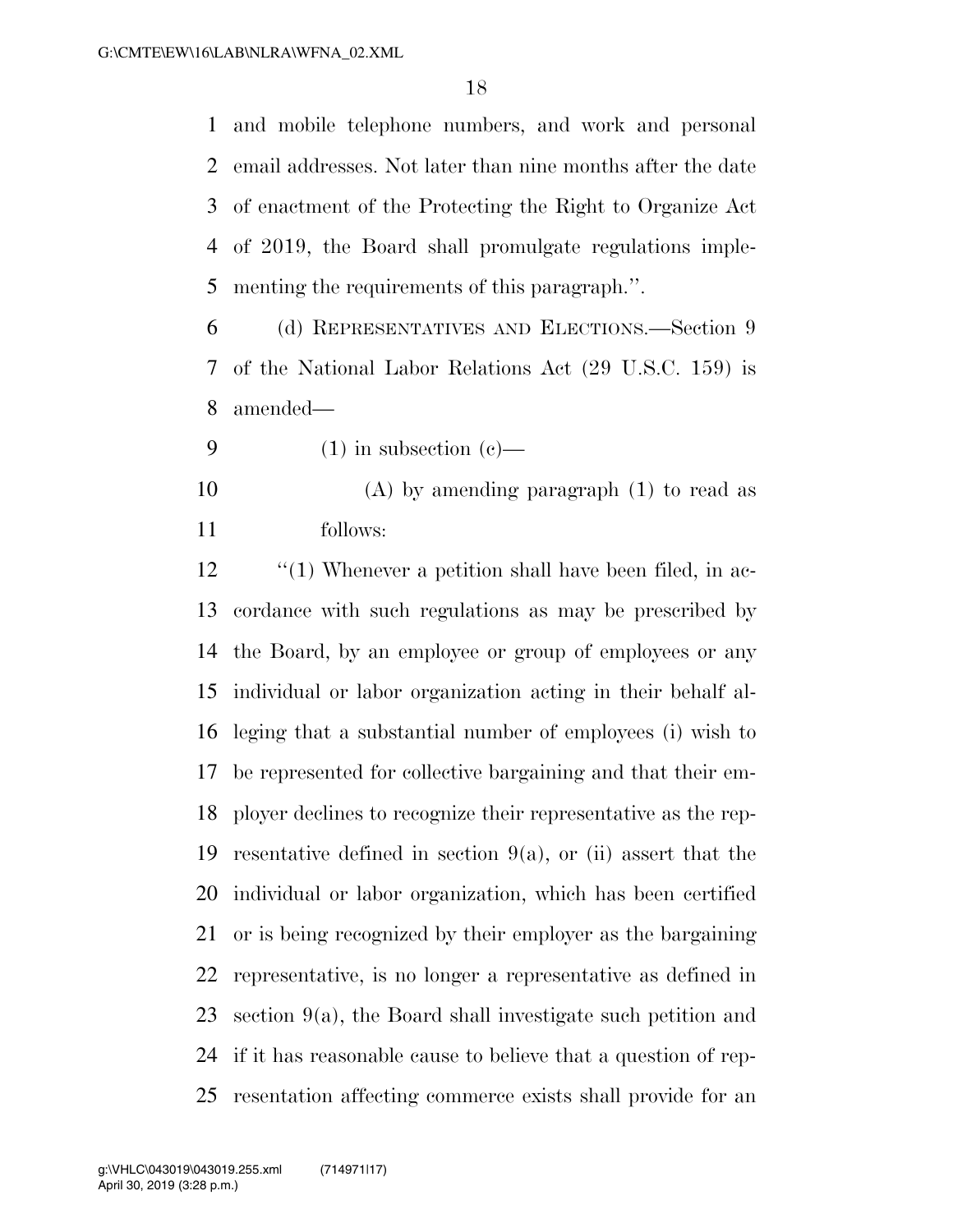| 1  | appropriate hearing upon due notice. Such hearing may             |
|----|-------------------------------------------------------------------|
| 2  | be conducted by an officer or employee of the regional of-        |
| 3  | fice, who shall not make any recommendations with re-             |
| 4  | spect thereto. If the Board finds upon the record of such         |
| 5  | hearing that such a question of representation exists, it         |
| 6  | shall direct an election by secret ballot and shall certify       |
| 7  | the results thereof. No employer shall have standing as           |
| 8  | a party or to intervene in any representation proceeding          |
| 9  | under this section.";                                             |
| 10 | $(B)$ in paragraph $(3)$ , by striking "an eco-                   |
| 11 | nomic strike who are not entitled to reinstate-                   |
| 12 | ment" and inserting "a strike";                                   |
| 13 | (C) by redesignating paragraphs (4) and                           |
| 14 | $(5)$ as paragraphs $(6)$ and $(7)$ , respectively;               |
| 15 | $(D)$ by inserting after paragraph $(3)$ the                      |
| 16 | following:                                                        |
| 17 | $(4)$ If the Board finds that, in an election under               |
|    | 18 paragraph $(1)$ , a majority of the valid votes cast in a unit |
| 19 | appropriate for purposes of collective bargaining have been       |
| 20 | cast in favor of representation by the labor organization,        |
| 21 | the Board shall certify the labor organization as the rep-        |
| 22 | resentative of the employees in such unit and shall issue         |
| 23 | an order requiring the employer of such employees to col-         |
| 24 | lectively bargain with the labor organization in accordance       |
| 25 | with section $8(d)$ . This order shall be deemed an order         |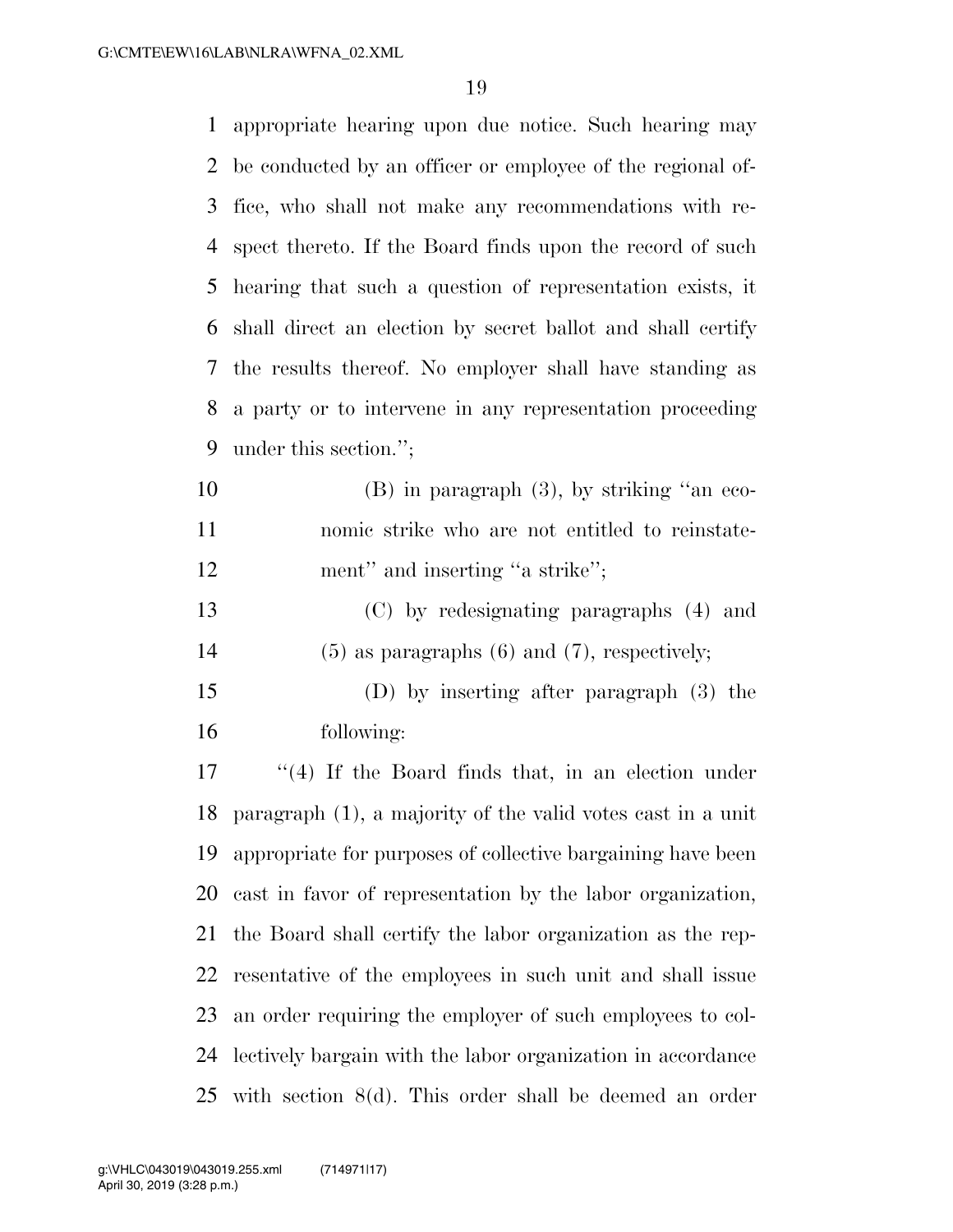under section 10(c) of this Act, without need for a deter-mination of an unfair labor practice.

 ''(5)(A) If the Board finds that, in an election under paragraph (1), a majority of the valid votes cast in a unit appropriate for purposes of collective bargaining have not been cast in favor of representation by the labor organiza- tion, the Board shall dismiss the petition, subject to sub-paragraphs (B) and (C).

 ''(B) In any case in which a majority of the valid votes cast in a unit appropriate for purposes of collective bargaining have not been cast in favor of representation by the labor organization and the Board determines that the election should be set aside because the employer has committed a violation of this Act or otherwise interfered with a fair election, and the employer has not dem- onstrated that the violation or other interference is un- likely to have affected the outcome of the election, the Board shall, without ordering a new election, certify the labor organization as the representative of the employees in such unit and issue an order requiring the employer to bargain with the labor organization in accordance with section 8(d) if, at any time during the period beginning one year preceding the date of the commencement of the election and ending on the date upon which the Board makes the determination of a violation or other inter-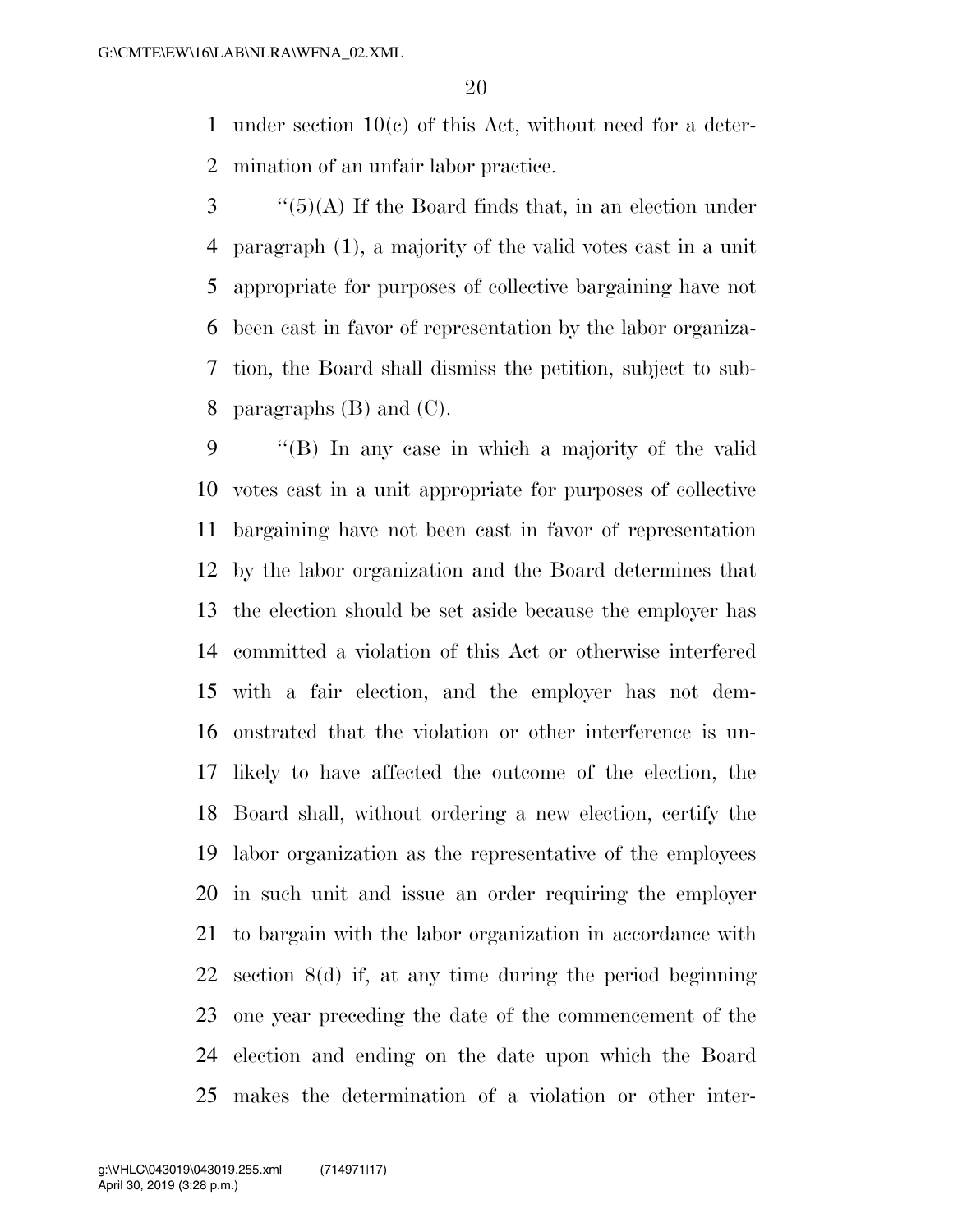ference, a majority of the employees in the bargaining unit have signed authorizations designating the labor organiza-tion as their collective bargaining representative.

 ''(C) In any case where the Board determines that an election under this paragraph should be set aside, the Board shall direct a new election with appropriate addi- tional safeguards necessary to ensure a fair election proc- ess, except in cases where the Board issues a bargaining order under subparagraph (B).''; and

 (E) by inserting after paragraph (7), as so redesignated, the following:

12 ''(8) Except under extraordinary circumstances—

- ''(A) a pre-election hearing under this sub- section shall begin not later than eight days after a notice of such hearing is served on the labor organi-zation; and
- 17  $\langle G \rangle$  a post-election hearing under this sub- section shall begin not later than 14 days after the filing of objections, if any.''; and
- 20 (2) in subsection (d), by striking  $(1)$  or" and 21 inserting  $"(\mathrm{d})$  or".

 (e) PREVENTION OF UNFAIR LABOR PRACTICES.— Section 10(c) of the National Labor Relations Act (29 24 U.S.C.  $160(c)$  is amended by striking "suffered by him" and inserting ''suffered by such employee: *Provided fur-*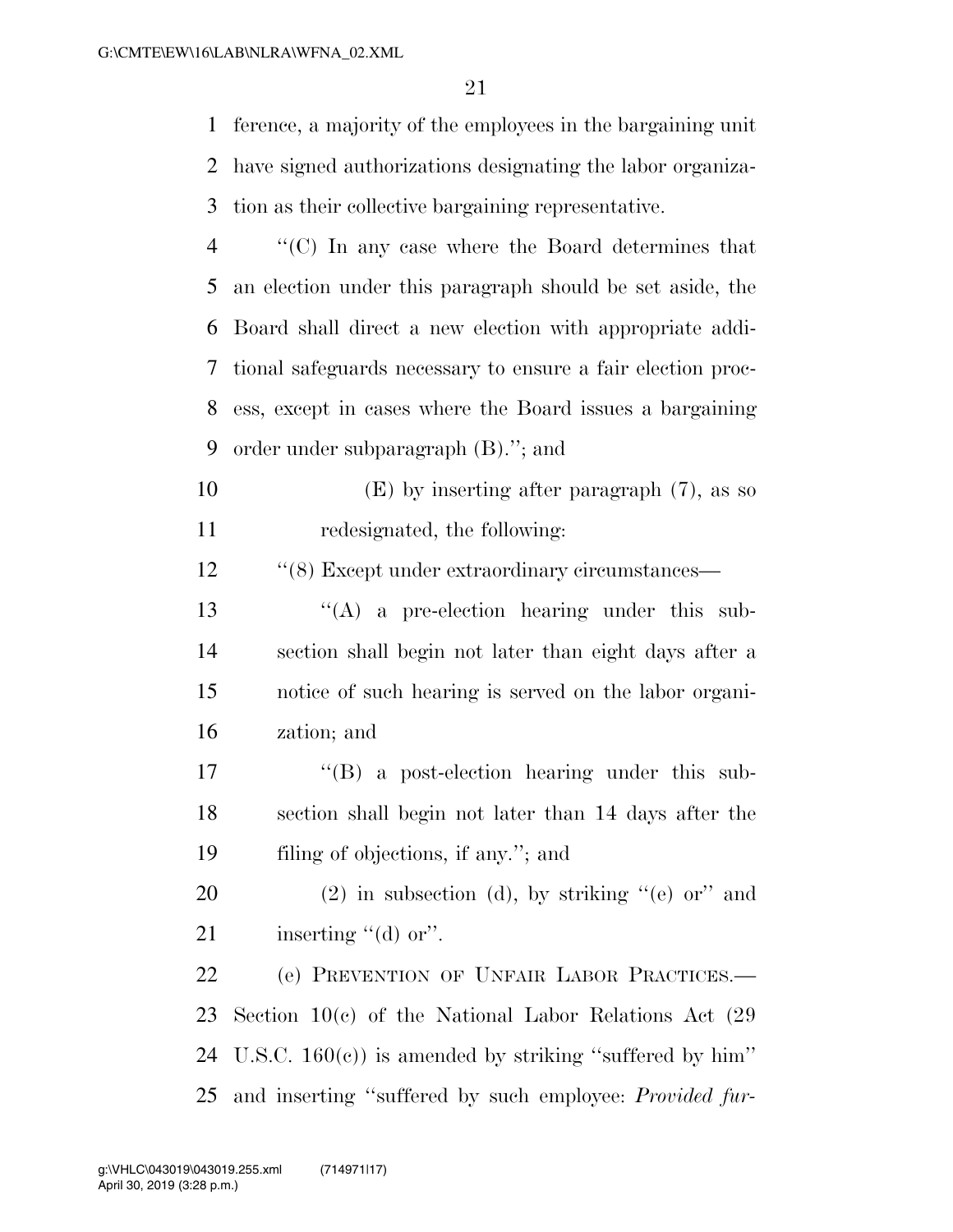*ther,* That if the Board finds that an employer has dis- criminated against an employee in violation of paragraph (3) or (4) of section 8(a) or has committed a violation of section 8(a) that results in the discharge of an employee or other serious economic harm to an employee, the Board shall award the employee back pay without any reduction (including any reduction based on the employee's interim earnings or failure to earn interim earnings), front pay (when appropriate), consequential damages, and an addi- tional amount as liquidated damages equal to two times the amount of damages awarded: *Provided further,* no re- lief under this subsection shall be denied on the basis that the employee is, or was during the time of relevant em- ployment or during the back pay period, an unauthorized alien as defined in section 274A(h)(3) of the Immigration and Nationality Act (8 U.S.C. 1324a(h)(3)) or any other provision of Federal law relating to the unlawful employ-ment of aliens''.

- (f) ENFORCING COMPLIANCE WITH ORDERS OF THE BOARD.—
- (1) IN GENERAL.—Section 10 of the National Labor Relations Act (29 U.S.C. 160) is further amended—
- 24 (A) by striking subsection (e);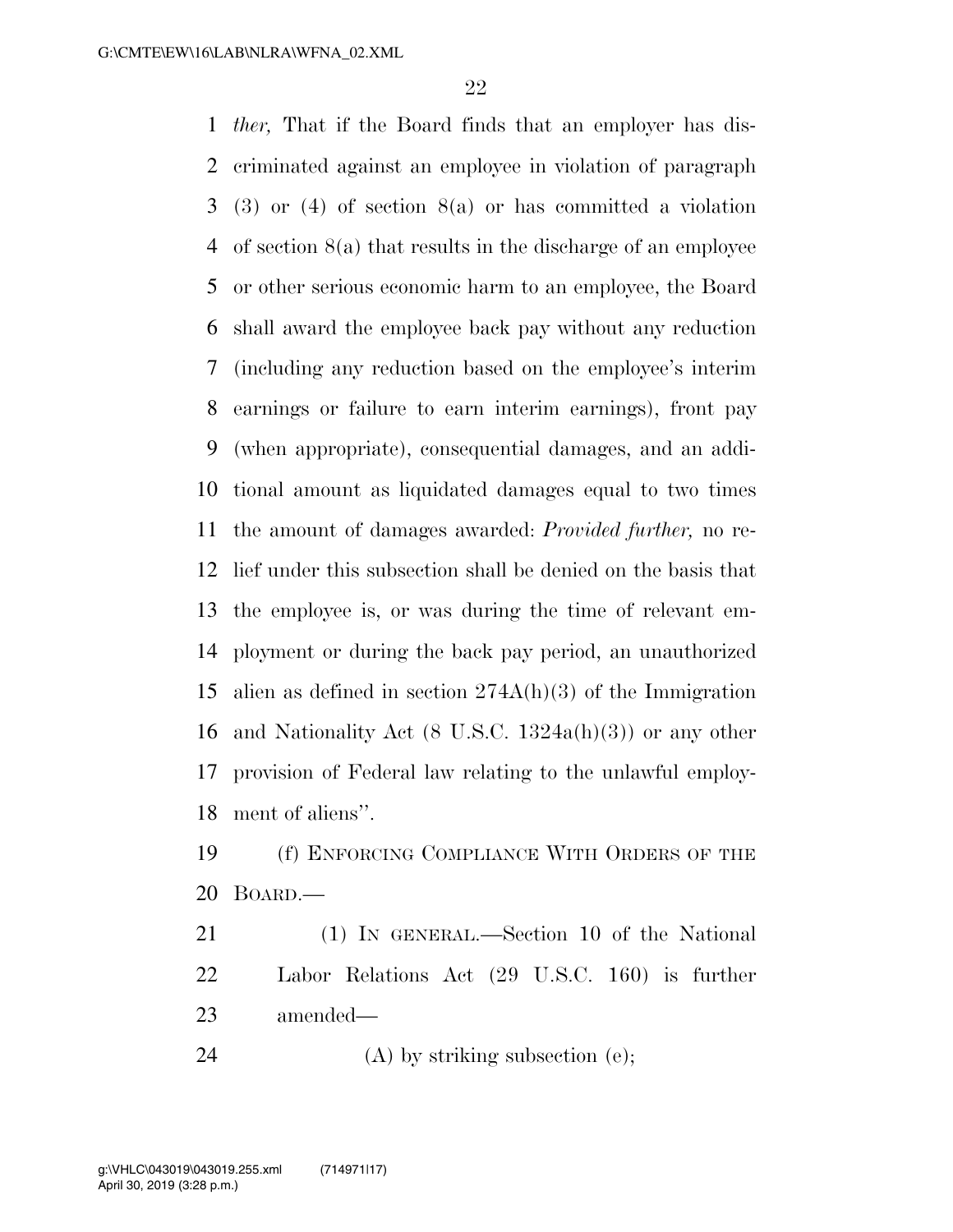(B) by redesignating subsection (d) as sub-2 section (e);

 (C) by inserting after subsection (c) the following:

 ''(d)(1) Each order of the Board shall take effect upon issuance of such order, unless otherwise directed by the Board, and shall remain in effect unless modified by the Board or unless a court of competent jurisdiction issues a superseding order.

 ''(2) Any person who fails or neglects to obey an order of the Board shall forfeit and pay to the Board a civil penalty of not more than \$10,000 for each violation, which shall accrue to the Board and may be recovered in a civil action brought by the Board to the district court of the United States in which the unfair labor practice or other subject of the order occurred, or in which such person or entity resides or transacts business. No action by the Board under this paragraph may be made until 30 days following the issuance of an order. Each separate violation of such an order shall be a separate offense, ex- cept that, in the case of a violation in which a person fails to obey or neglects to obey a final order of the Board, each day such failure or neglect continues shall be deemed a separate offense.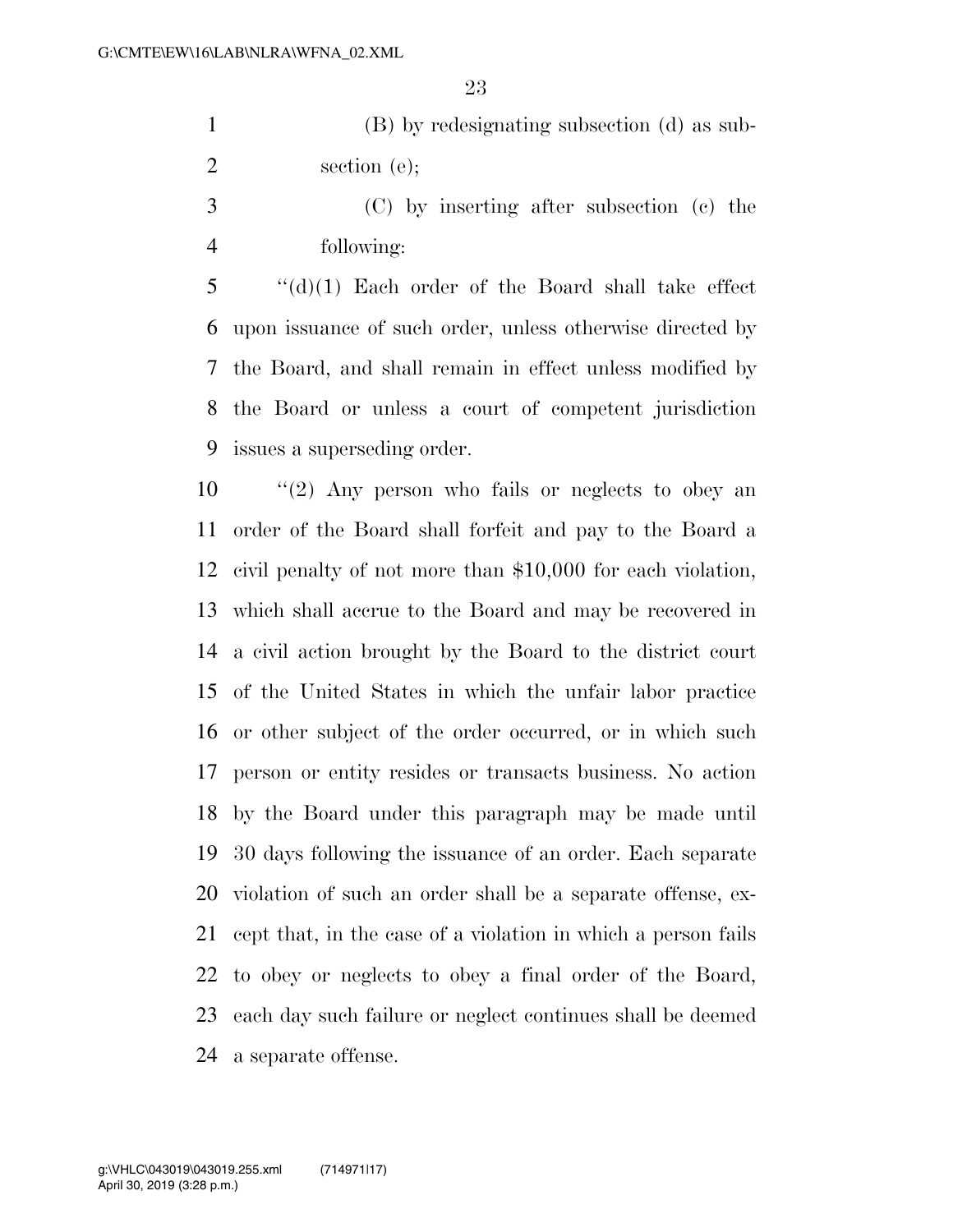| $\mathbf{1}$ | $\cdot\cdot$ (3) If, after having provided a person or entity with |
|--------------|--------------------------------------------------------------------|
| 2            | notice and an opportunity to be heard regarding a civil            |
| 3            | action under subparagraph $(2)$ for the enforcement of an          |
| 4            | order, the court determines that the order was regularly           |
| 5            | made and duly served, and that the person or entity is             |
| 6            | in disobedience of the same, the court shall enforce obedi-        |
| 7            | ence to such order by an injunction or other proper proc-          |
| 8            | ess, mandatory or otherwise, to-                                   |
| 9            | $\lq\lq$ restrain such person or entity or the offi-               |
| 10           | cers, agents, or representatives of such person or en-             |
| 11           | tity, from further disobedience to such order; or                  |
| 12           | "(B) enjoin such person or entity, officers,                       |
| 13           | agents, or representatives to obedience to the                     |
| 14           | same.";                                                            |
| 15           | (D) in subsection $(f)$ —                                          |
| 16           | (i) by striking "proceed in the same                               |
| 17           | manner as in the case of an application by                         |
| 18           | the Board under subsection (e) of this sec-                        |
| 19           | tion," and inserting "proceed as provided                          |
| 20           | under paragraph $(2)$ of this subsection";                         |
| 21           | (ii) by striking "Any" and inserting                               |
| 22           | the following:                                                     |
| 23           | $(1)$ Within 30 days of the issuance of an                         |
| 24           |                                                                    |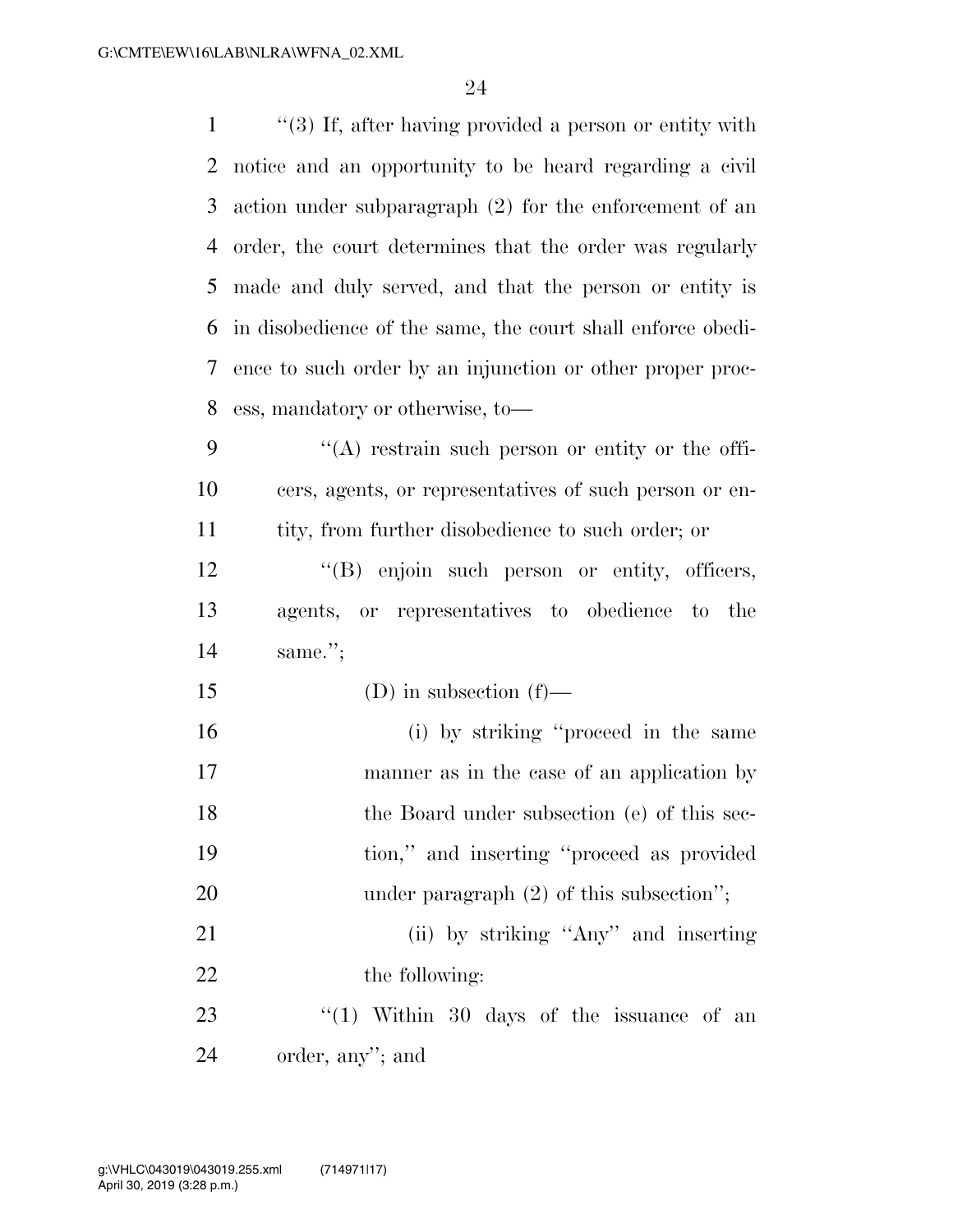(iii) by adding at the end the fol-lowing:

 ''(2) No objection that has not been urged before the Board, its member, agent, or agency shall be considered by a court, unless the failure or neglect to urge such objec- tion shall be excused because of extraordinary cir- cumstances. The findings of the Board with respect to questions of fact if supported by substantial evidence on the record considered as a whole shall be conclusive. If either party shall apply to the court for leave to adduce additional evidence and shall show to the satisfaction of the court that such additional evidence is material and that there were reasonable grounds for the failure to ad- duce such evidence in the hearing before the Board, its member, agent, or agency, the court may order such addi- tional evidence to be taken before the Board, its member, agent, or agency, and to be made a part of the record. The Board may modify its findings as to the facts, or make new findings, by reason of additional evidence so taken and filed, and it shall file such modified or new find- ings, which findings with respect to questions of fact if supported by substantial evidence on the record considered as a whole shall be conclusive, and shall file its rec- ommendations, if any, for the modification or setting aside of its original order. Upon the filing of the record with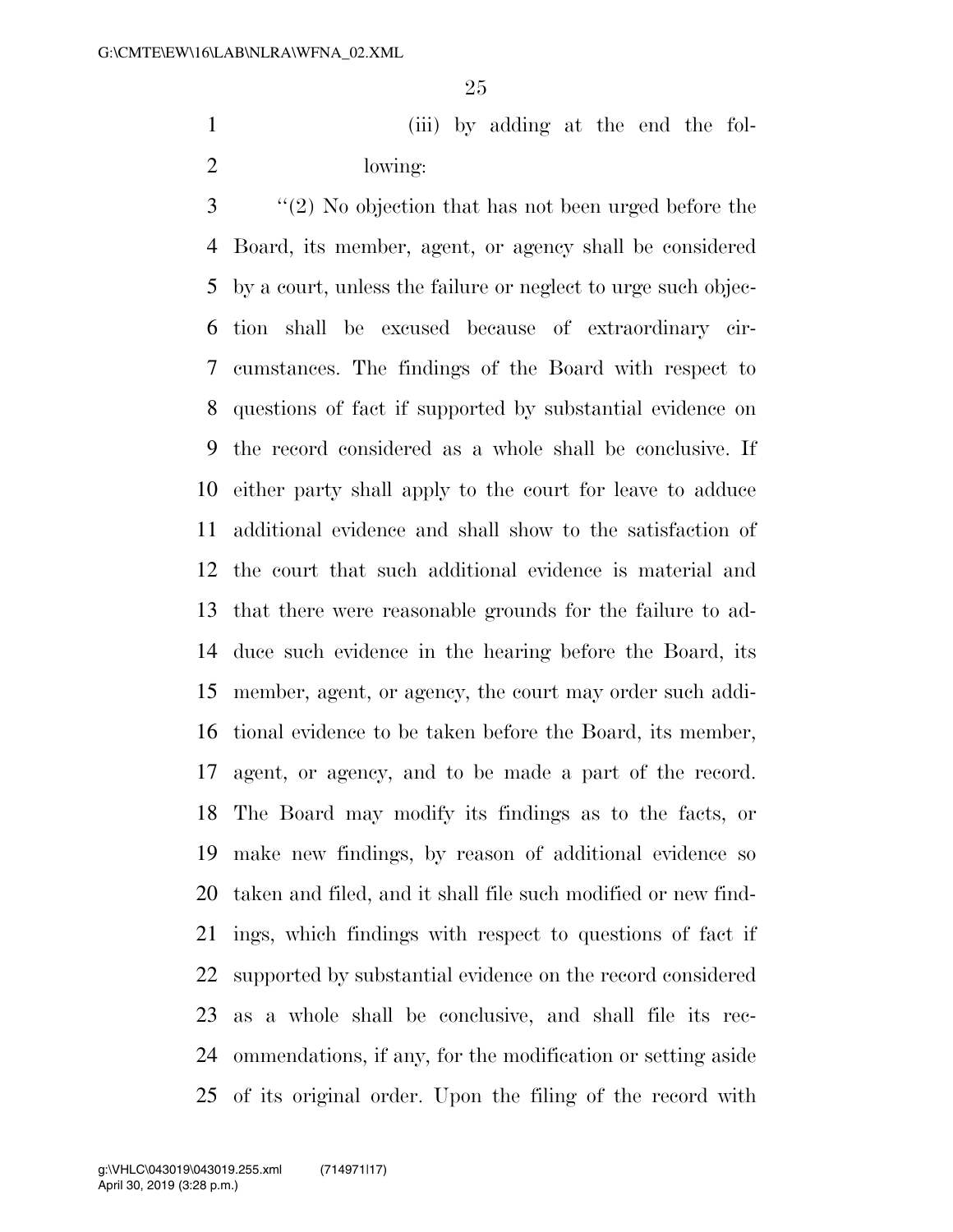| $\mathbf{1}$ | it the jurisdiction of the court shall be exclusive and its  |
|--------------|--------------------------------------------------------------|
| 2            | judgment and decree shall be final, except that the same     |
| 3            | shall be subject to review by the appropriate United States  |
| 4            | court of appeals if application was made to the district     |
| 5            | court, and by the Supreme Court of the United States         |
| 6            | upon writ of certiorari or certification as provided in sec- |
| 7            | tion 1254 of title 28, United States Code."; and             |
| 8            | $(E)$ in subsection $(g)$ , by striking "sub-                |
| 9            | section (e) or (f) of this section" and inserting            |
| 10           | "subsection (d) or $(f)$ ".                                  |
| 11           | (2) CONFORMING AMENDMENT.—Section 18 of                      |
| 12           | the National Labor Relations Act (29 U.S.C. 168)             |
| 13           | is amended by striking " section $10(e)$ or $(f)$ " and      |
| 14           | inserting "subsection (d) or (f) of section $10$ ".          |
| 15           | (g) INJUNCTIONS AGAINST UNFAIR LABOR PRAC-                   |
| 16           | TICES INVOLVING DISCHARGE OR OTHER SERIOUS ECO-              |
| 17           | NOMIC HARM.—Section 10 of the National Labor Rela-           |
| 18           | tions Act $(29 \text{ U.S.C. } 160)$ is amended—             |
| 19           | $(1)$ in subsection $(j)$ —                                  |
| 20           | (A) by striking "The Board" and inserting                    |
| 21           | "(1) The Board"; and                                         |
| 22           | (B) by adding at the end the following:                      |
| 23           | $\lq(2)$ Notwithstanding subsection (m), whenever it is      |
| 24           | charged that an employer has engaged in an unfair labor      |
| 25           | practice within the meaning of paragraph $(1)$ or $(3)$ of   |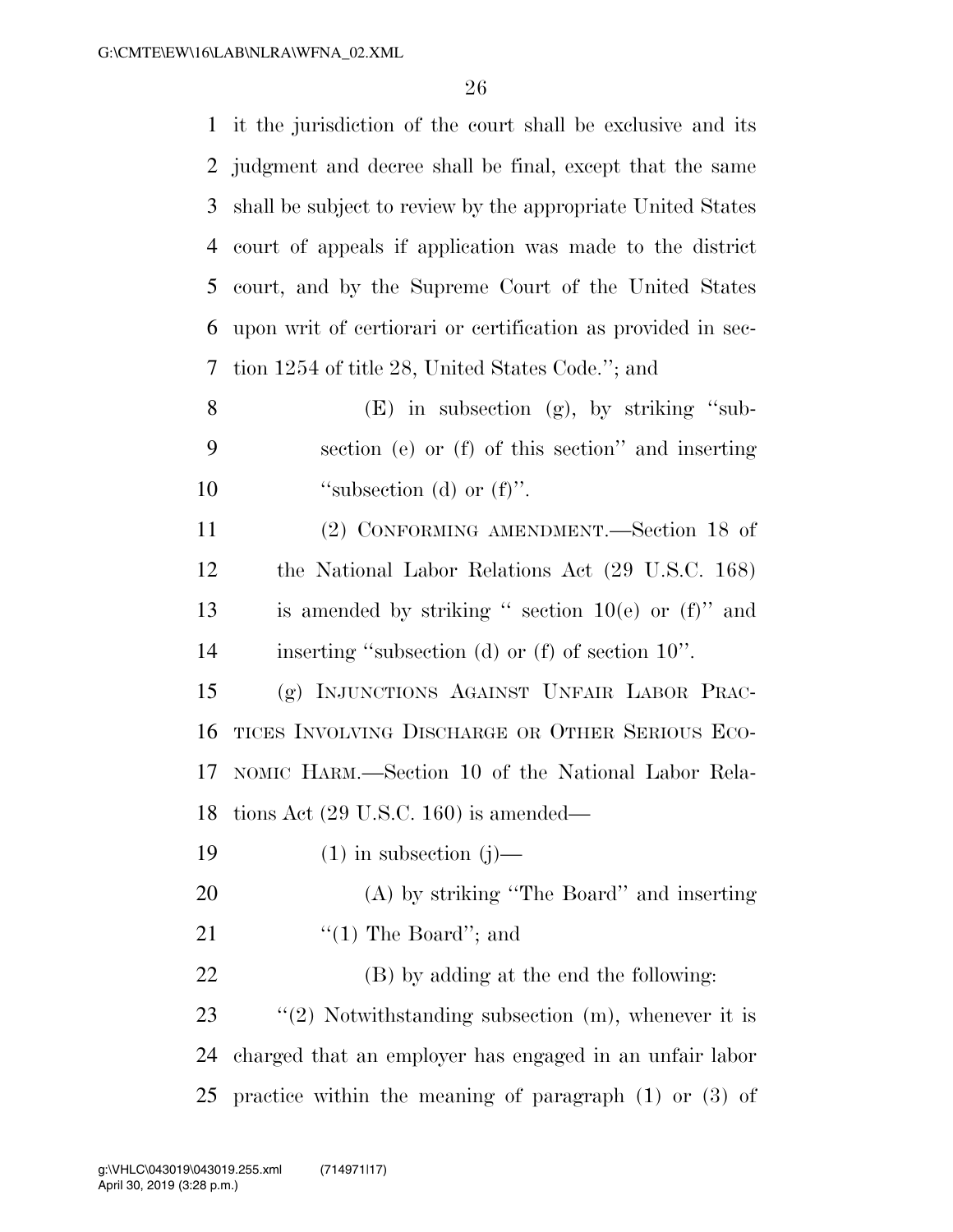section 8(a) that significantly interferes with, restrains, or coerces employees in the exercise of the rights guaranteed under section 7, or involves discharge or other serious eco- nomic harm to an employee, the preliminary investigation of such charge shall be made forthwith and given priority over all other cases except cases of like character in the office where it is filed or to which it is referred. If, after such investigation, the officer or regional attorney to whom the matter may be referred has reasonable cause to believe such charge is true and that a complaint should issue, such officer or attorney shall bring a petition for appropriate temporary relief or restraining order as set forth in paragraph (1). The district court shall grant the relief requested unless the court concludes that there is no reasonable likelihood that the Board will succeed on the merits of the Board's claim.''; and

(2) by repealing subsections (k) and (l).

- (h) PENALTIES.—
- (1) IN GENERAL.—Section 12 of the National Labor Relations Act (29 U.S.C. 162) is amended— (A) by striking ''Sec. 12. Any person'' and inserting the following:

#### **''SEC. 12. PENALTIES.**

24 "(a) VIOLATIONS FOR INTERFERENCE WITH BOARD.—Any person''; and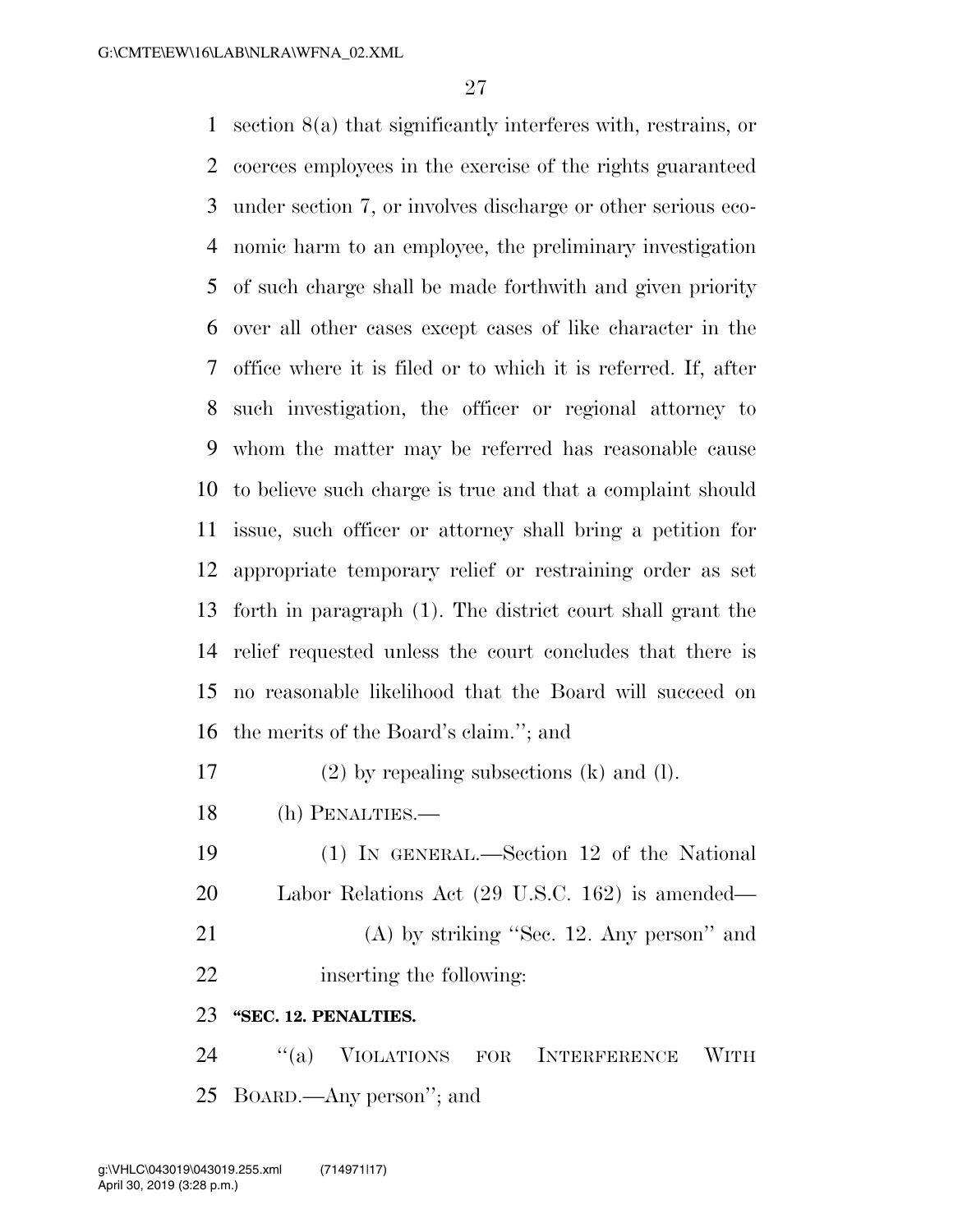(B) by adding at the end the following: ''(b) VIOLATIONS FOR POSTING REQUIREMENTS AND VOTER LIST.—If the Board, or any agent or agency des- ignated by the Board for such purposes, determines that an employer has violated section 8(h) or regulations issued thereunder, the Board shall—  $\frac{1}{1}$  state the findings of fact supporting such determination;  $(2)$  issue and cause to be served on such em- ployer an order requiring that such employer comply with section 8(h) or regulations issued thereunder; and 13 ''(3) impose a civil penalty in an amount deter- mined appropriate by the Board, except that in no case shall the amount of such penalty exceed \$500 16 for each such violation. ''(c) VIOLATIONS CAUSING SERIOUS ECONOMIC HARM TO EMPLOYEES.— 19 "(1) IN GENERAL.—Any employer who commits an unfair labor practice within the meaning of para-21 graph (3) or (4) of section  $8(a)$ , or a violation of section 8(a) that results in the discharge of an em- ployee or other serious economic harm to an em- ployee, shall, in addition to any remedy ordered by the Board, be subject to a civil penalty in an amount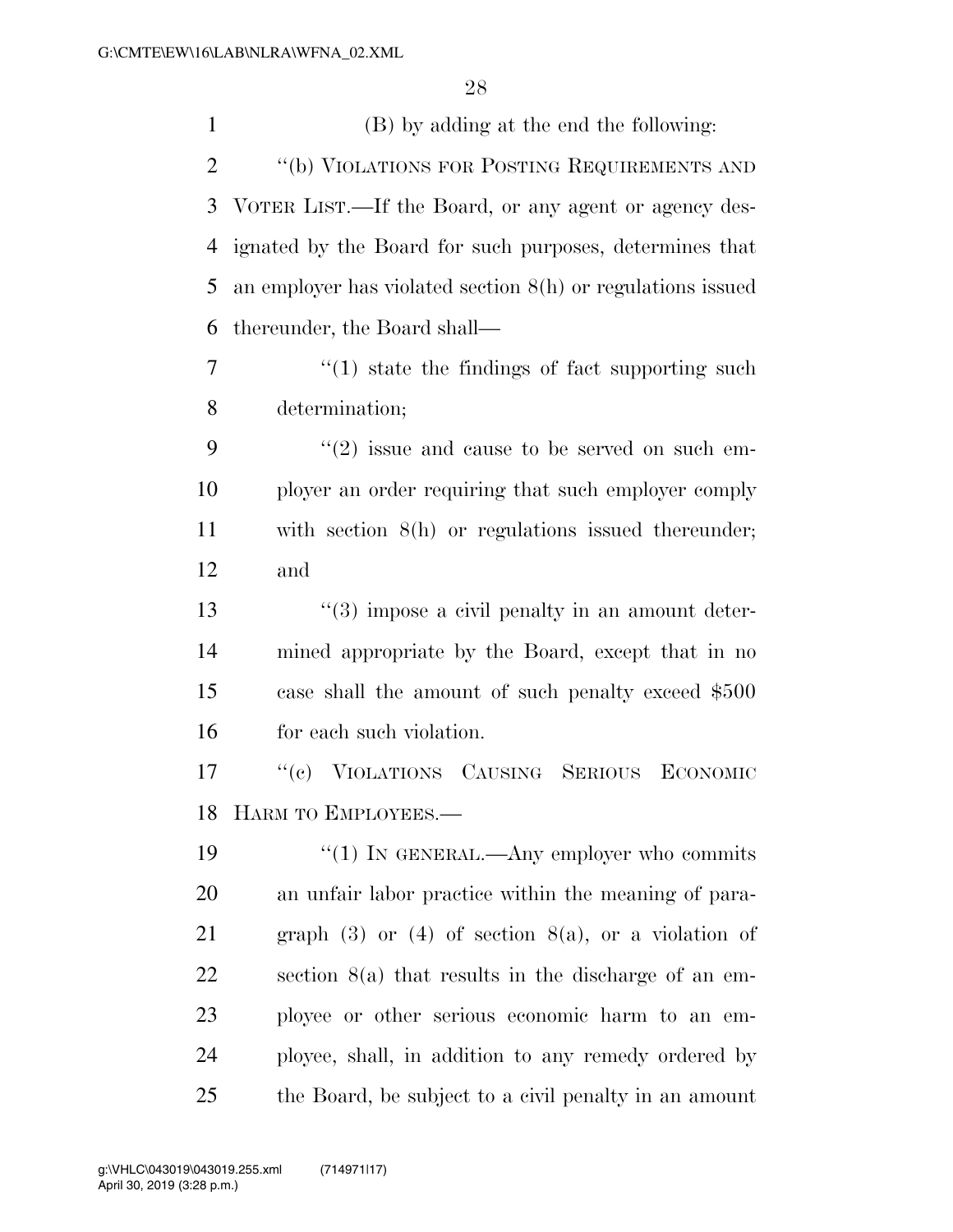| $\mathbf{1}$   | not to exceed \$50,000 for each violation, except that |
|----------------|--------------------------------------------------------|
| $\overline{2}$ | the Board shall double the amount of such penalty,     |
| 3              | to an amount not to exceed $$100,000$ , in any case    |
| $\overline{4}$ | where the employer has within the preceding five       |
| 5              | years committed another such violation.                |
| 6              | " $(2)$ CONSIDERATIONS.—In determining the             |
| 7              | amount of any civil penalty under this subsection,     |
| 8              | the Board shall consider—                              |
| 9              | "(A) the gravity of the unfair labor prac-             |
| 10             | tice;                                                  |
| 11             | $\lq\lq (B)$ the impact of the unfair labor prac-      |
| 12             | tice on the charging party, on other persons           |
| 13             | seeking to exercise rights guaranteed by this          |
| 14             | Act, and on the public interest; and                   |
| 15             | $\lq\lq$ (C) the gross income of the employer.         |
| 16             | "(3) DIRECTOR AND OFFICER LIABILITY.—If                |
| 17             | the Board determines, based on the particular facts    |
| 18             | and circumstances presented, that a director or offi-  |
| 19             | cer's personal liability is warranted, a civil penalty |
| 20             | for a violation described in this subsection may also  |
| 21             | be assessed against any director or officer of the em- |
| 22             | ployer who directed or committed the violation, had    |
| 23             | established a policy that led to such a violation, or  |
| 24             | had actual or constructive knowledge of and the au-    |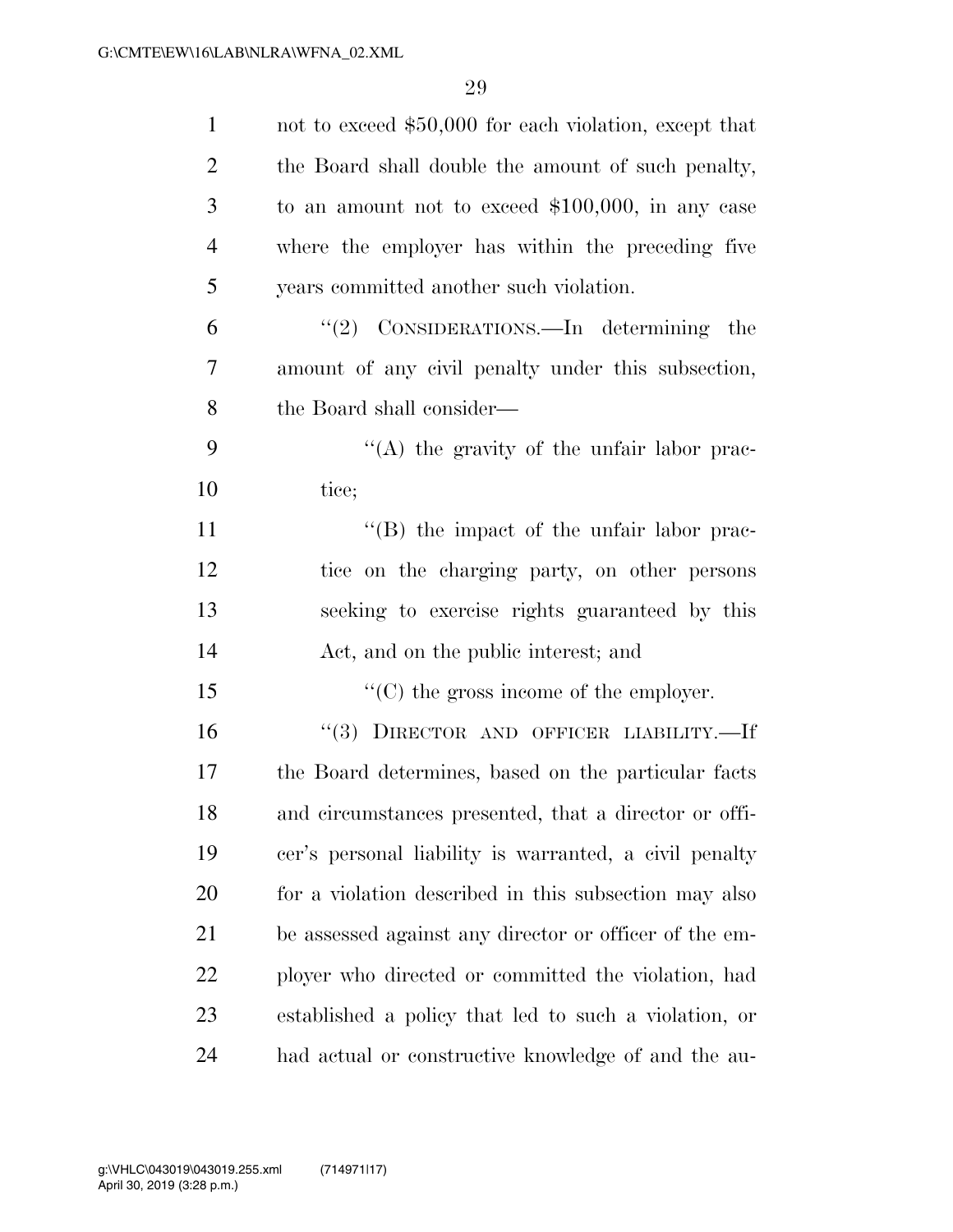- thority to prevent the violation and failed to prevent 2 the violation.
- ''(d) RIGHT TO CIVIL ACTION.—

4 "(1) In GENERAL.—Any person who is injured by reason of a violation of paragraph (1) or (3) of section 8(a) may, after 60 days following the filing of a charge with the Board alleging an unfair labor practice, bring a civil action in the appropriate dis- trict court of the United States against the employer within 90 days after the expiration of the 60-day pe- riod or the date the Board notifies the person that no complaint shall issue, whichever occurs earlier, provided that the Board has not filed a petition under section 10(j) of this Act prior to the expira- tion of the 60-day period. No relief under this sub- section shall be denied on the basis that the em- ployee is, or was during the time of relevant employ- ment or during the back pay period, an unauthor- ized alien as defined in section 274A(h)(3) of the Immigration and Nationality Act (8 U.S.C. 1324a(h)(3)) or any other provision of Federal law relating to the unlawful employment of aliens.

23 "(2) AVAILABLE RELIEF.—Relief granted in an action under paragraph (1) may include—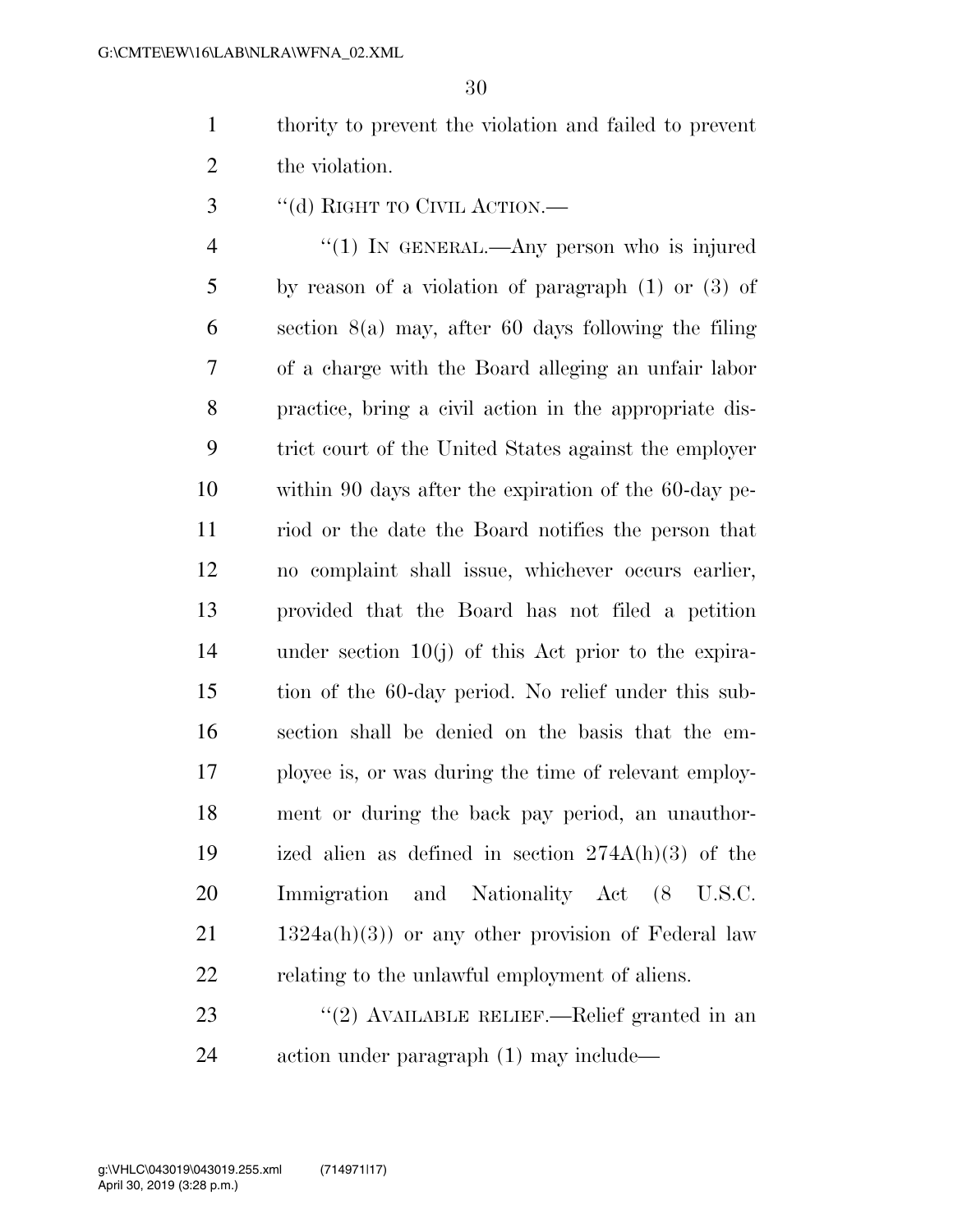| $\mathbf{1}$   | $\lq\lq$ back pay without any reduction, in-           |
|----------------|--------------------------------------------------------|
| $\overline{2}$ | cluding any reduction based on the employee's          |
| 3              | interim earnings or failure to earn interim earn-      |
| $\overline{4}$ | ings;                                                  |
| 5              | "(B) front pay (when appropriate);                     |
| 6              | $\lq\lq$ consequential damages;                        |
| 7              | "(D) an additional amount as liquidated                |
| 8              | damages equal to two times the cumulative              |
| 9              | amount of damages awarded under subpara-               |
| 10             | graphs $(A)$ through $(C)$ ;                           |
| 11             | $\lq\lq(E)$ in appropriate cases, punitive dam-        |
| 12             | ages in accordance with paragraph (4); and             |
| 13             | $\lq\lq(F)$ any other relief authorized by section     |
| 14             | $706(g)$ of the Civil Rights Act of 1964 (42)          |
| 15             | U.S.C. 2000e– $5(g)$ or by section 1977A(b) of         |
| 16             | the Revised Statutes $(42 \text{ U.S.C. } 1981a(b))$ . |
| 17             | "(3) ATTORNEY'S FEES.—In any civil action              |
| 18             | under this subsection, the court may allow the pre-    |
| 19             | vailing party a reasonable attorney's fee (including   |
| 20             | expert fees) and other reasonable costs associated     |
| 21             | with maintaining the action.                           |
| 22             | "(4) PUNITIVE DAMAGES.—In awarding puni-               |
| 23             | tive damages under paragraph $(2)(E)$ , the court      |
| 24             | shall consider—                                        |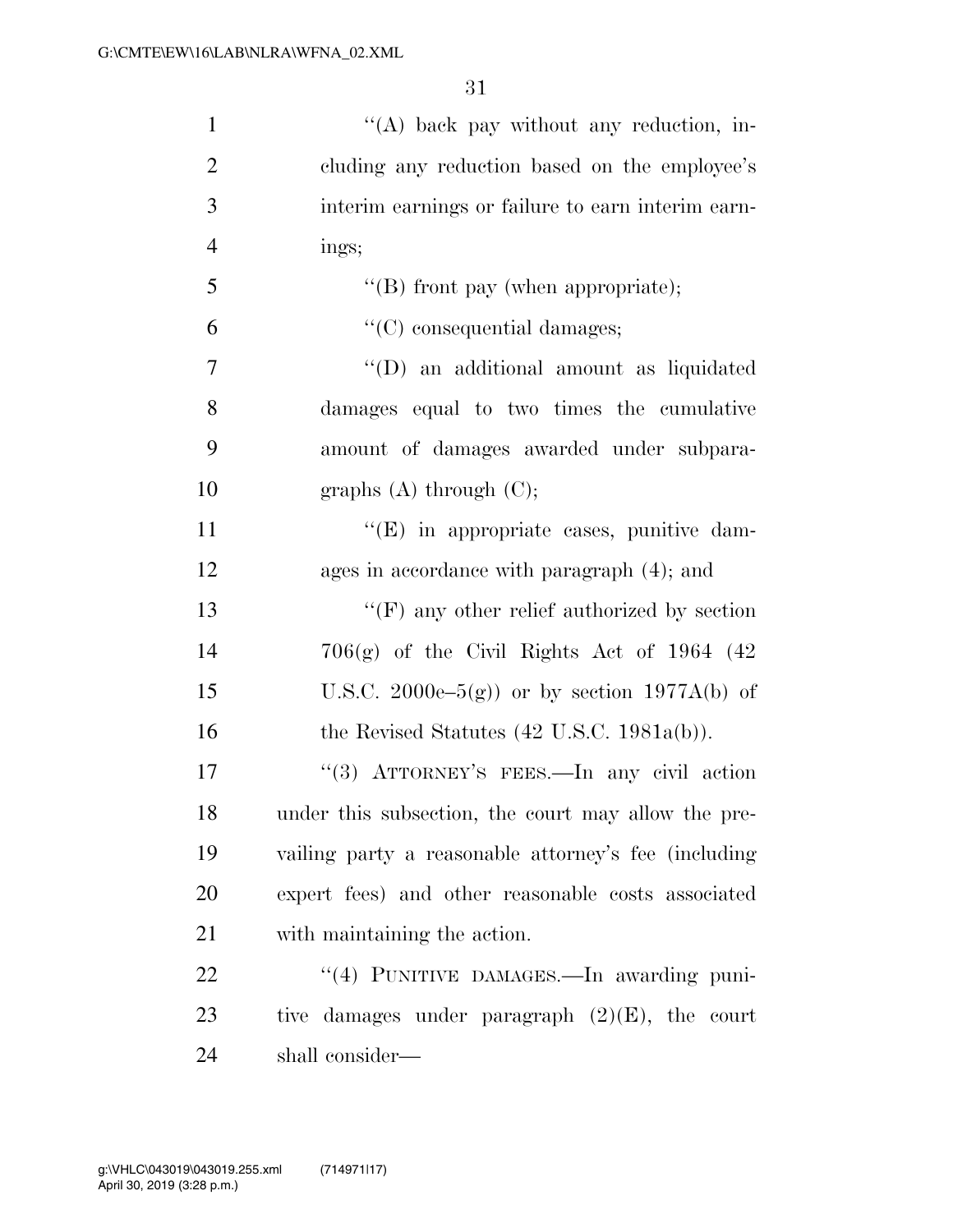| $\lq\lq$ the gravity of the unfair labor prac-    |
|---------------------------------------------------|
| tice:                                             |
| $\lq\lq (B)$ the impact of the unfair labor prac- |

| $\overline{4}$ | tice on the charging party, on other persons       |
|----------------|----------------------------------------------------|
| 5              | seeking to exercise rights guaranteed by this      |
| 6              | Act, and on the public interest; and               |
| 7              | $\lq\lq$ (C) the gross income of the employer.".   |
| 8              | CONFORMING AMENDMENTS.-Section<br>(2)              |
| 9              | $10(b)$ of the National Labor Relations Act $(29)$ |
| 10             | U.S.C. $160(b)$ is amended—                        |

 (A) by striking ''six months'' and inserting ''180 days''; and

 (B) by striking ''the six-month period'' and 14 inserting "the 180-day period".

 (i) LIMITATIONS.—Section 13 of the National Labor Relations Act (29 U.S.C. 163) is amended by striking the period at the end and inserting the following: '': *Provided,*  That the duration, scope, frequency, or intermittence of any strike or strikes shall not render such strike or strikes unprotected or prohibited.''.

 (j) FAIR SHARE AGREEMENTS PERMITTED.—Section 14(b) of the National Labor Relations Act (29 U.S.C. 164(b)) is amended by striking the period at the end and inserting the following: '': *Provided,* That collective bar-gaining agreements providing that all employees in a bar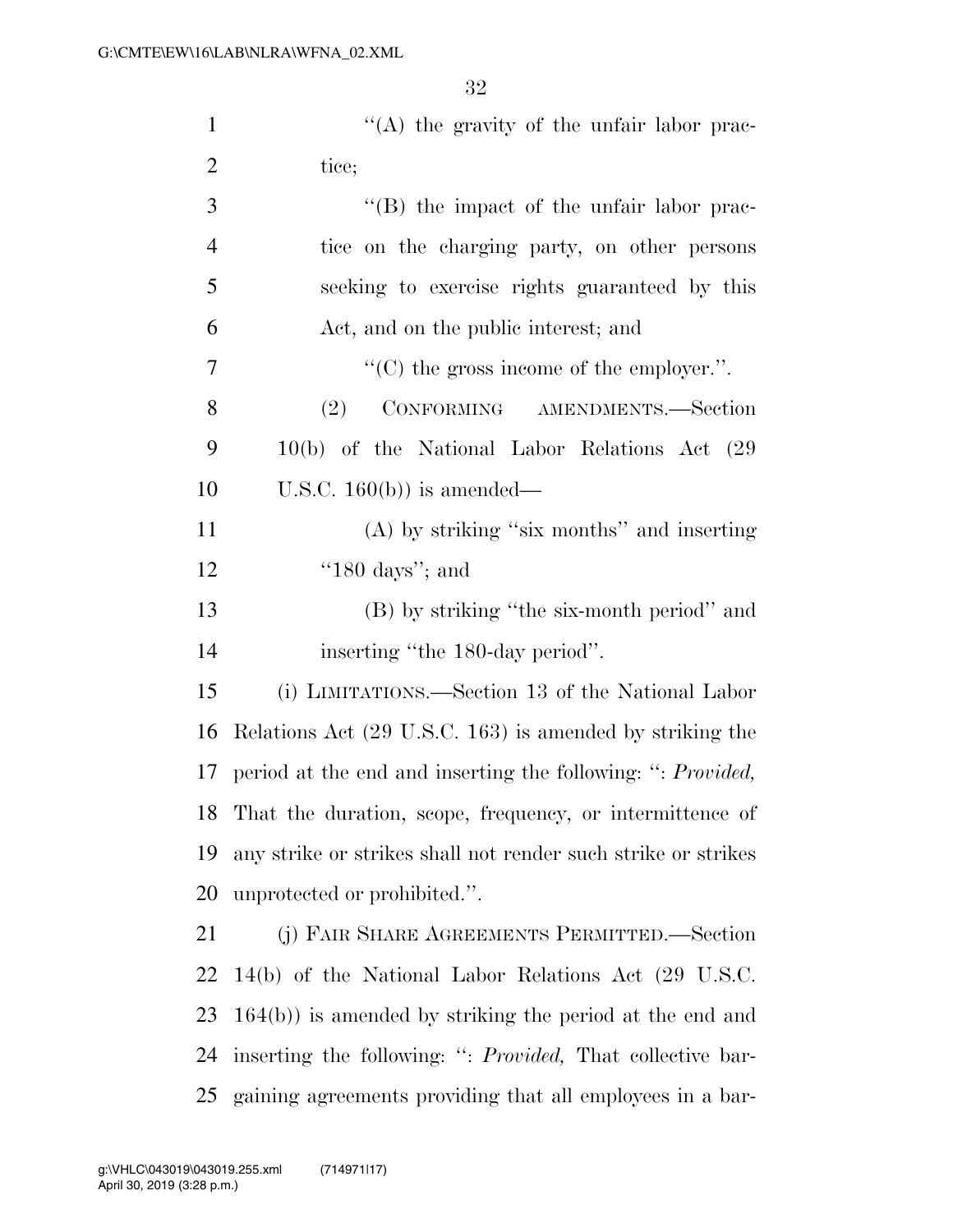gaining unit shall contribute fees to a labor organization for the cost of representation, collective bargaining, con- tract enforcement, and related expenditures as a condition of employment shall be valid and enforceable notwith-standing any State or Territorial law.''.

# **SEC. 5. AMENDMENTS TO THE LABOR MANAGEMENT RELA-TIONS ACT, 1947.**

 The Labor Management Relations Act, 1947 is amended—

10 (1) in section 213(a)  $(29 \text{ U.S.C. } 183(a))$ , by striking ''clause (A) of the last sentence of section 8(d) (which is required by clause (3) of such section 8(d)), or within 10 days after the notice under 14 clause (B)" and inserting "section  $8(d)(2)(A)$  of the National Labor Relations Act (which is required by 16 section  $8(d)(1)(C)$  of such Act), or within 10 days 17 after the notice under section  $8(d)(2)(B)$  of such Act''; and

 (2) by repealing section 303 (29 U.S.C. 187). **SEC. 6. AMENDMENTS TO THE LABOR-MANAGEMENT RE-**

#### **PORTING AND DISCLOSURE ACT OF 1959.**

 Section 203(c) of the Labor-Management Reporting and Disclosure Act of 1959 (29 U.S.C. 433(c)) is amended by striking the period at the end and inserting the fol-lowing '': *Provided,* That this subsection shall not exempt